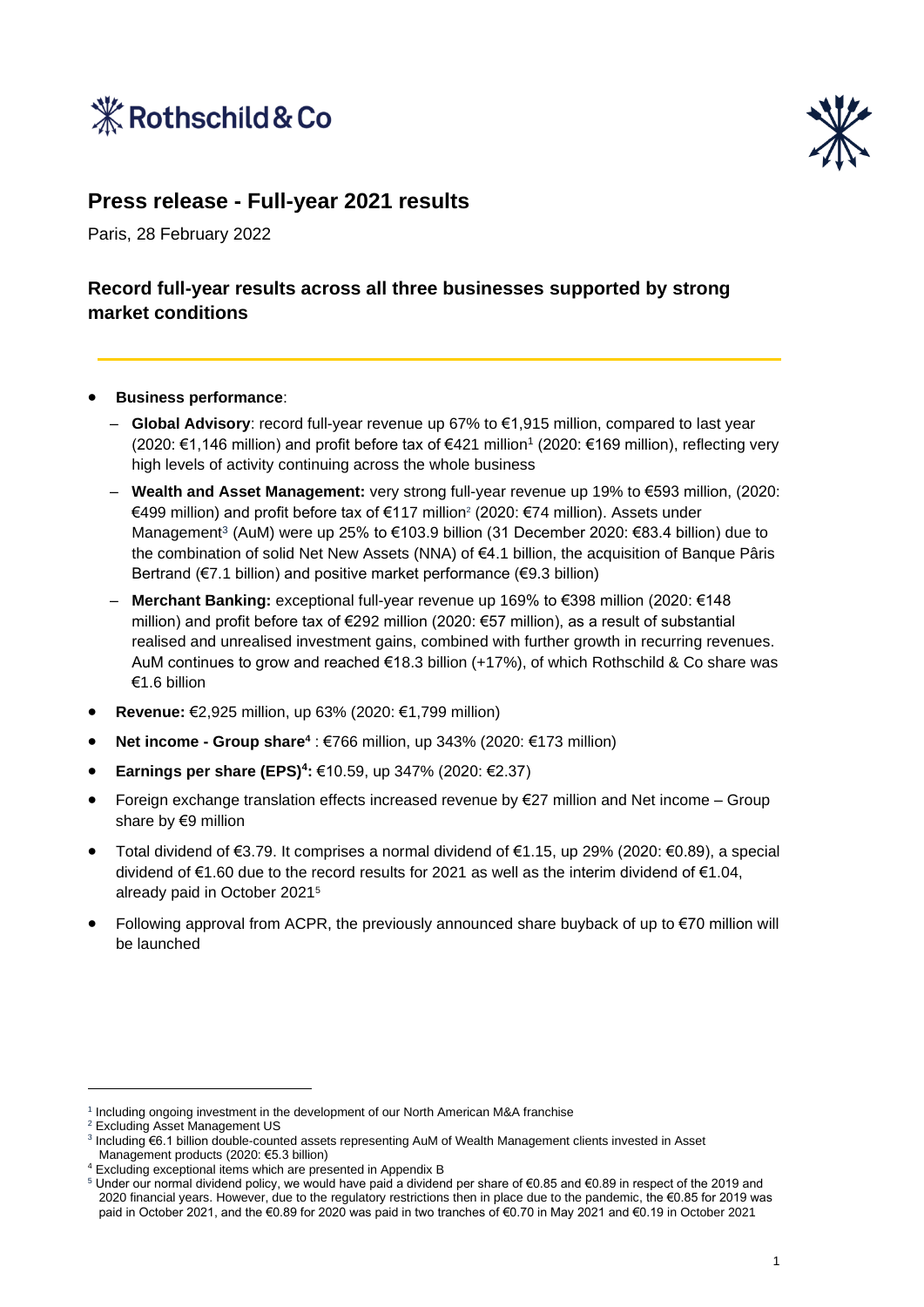#### **Alexandre de Rothschild**, Executive Chairman, commented:

*"Our outstanding results in 2021 are thanks to the dedication and hard work of everyone at Rothschild & Co during a particularly demanding period. It is this resilience and adaptability which have enabled us to announce today the best results in our history.* 

*All three of our businesses have exceeded their expectations thanks to long-term strategies, excellent client relationships and highly favourable market conditions.* 

*In Global Advisory, the strong momentum enjoyed in the first half of the year continued into the second half. We had a particularly supportive market environment across all geographies, sectors and products leading to an unprecedented number of transactions, allowing us to deliver our highest full-year results ever.* 

*In Wealth and Asset Management, we are proud to have achieved €104 billion AuM, largely thanks to strong net new assets collected across all our geographies, in tandem with supportive markets. The full integration of Banque Pâris Bertrand in Switzerland is now complete with the two entities working together as one bank.*

*In Merchant Banking, exceptional revenue growth and record-breaking investment performance combined to produce record results. Our solid investment approach continues to create real value for investors, thanks to our focus on three resilient growth sectors (Data & Software, Healthcare and Technology-Enabled Business Services), which have had limited impact from the pandemic.* 

*Despite recent geopolitical events being a source of concern, the momentum at the beginning of 2022 is positive and we are confident about our future prospects for long-term growth. As a people business, we will continue to focus a significant part of our investment on the development of all our employees in order to continue to grow and bring innovative solutions to our clients.*

*The Group formalised its long-term ambition to use its influence and expertise to support the sustainability transition of the global economy as a key pillar of Group strategy. Each business is integrating key ESG criteria into their operations.*

*Given our excellent performance, we will be proposing a dividend of €3.79 per share to the AGM. This comprises a normal dividend of €1.15 per share, up 29% to reflect our optimism for the future of the Group, a special dividend of €1.60 per share reflecting the exceptionally good results in 2021 as well as an interim dividend of €1.04 already paid in October 2021. Further, following approval from ACPR, we will now be launching the previously announced share buyback of up to €70 million."*

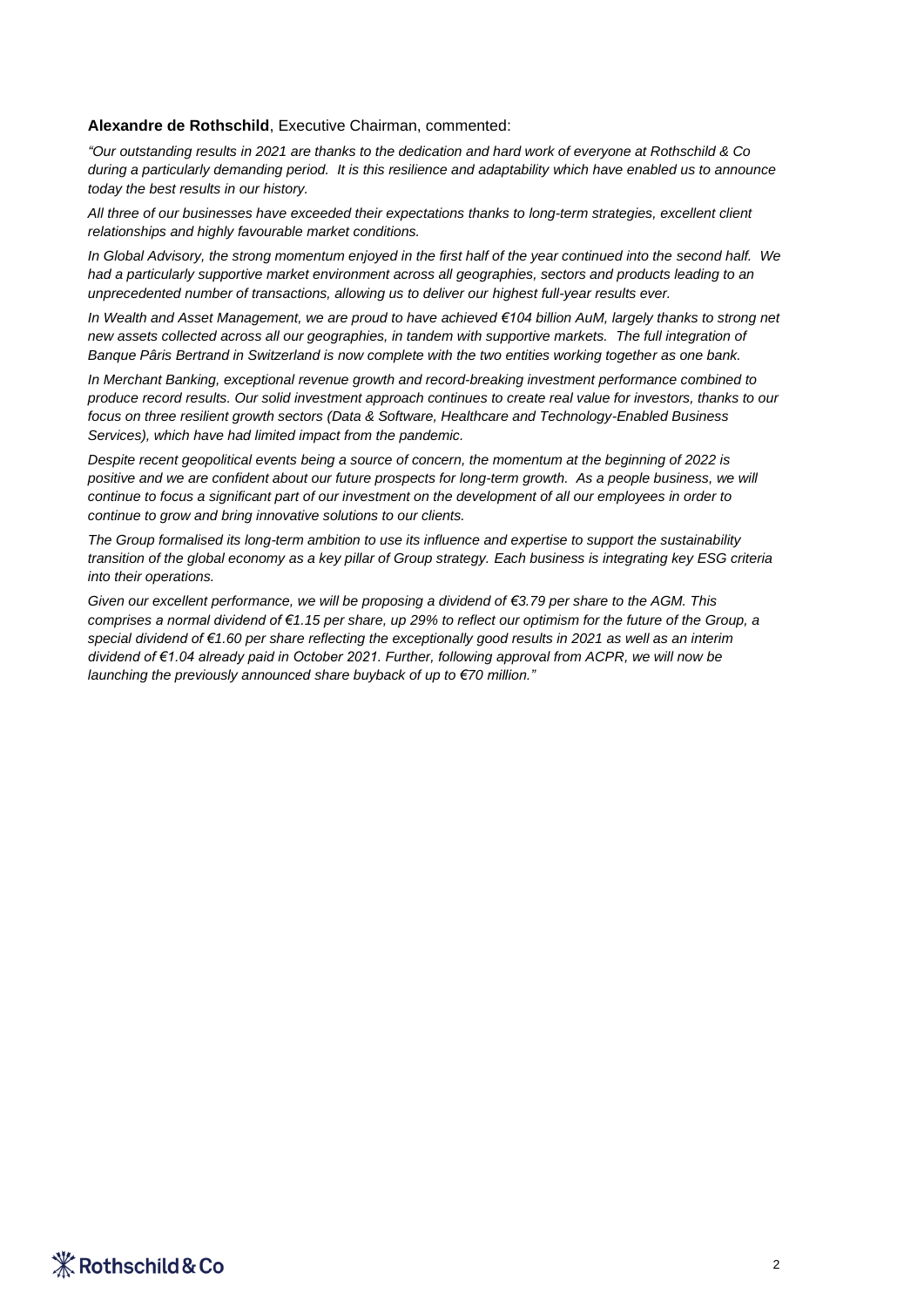# 1. Summary Consolidated income statement

The Rothschild & Co Supervisory Board met on 28 February 2022 and reviewed the full-year summary consolidated financial statements<sup>6</sup> for the period from 1 January to 31 December 2021.

| (in $\notin$ million)                                              | Page    | 2021           | 2020         | Var        | Var %     |
|--------------------------------------------------------------------|---------|----------------|--------------|------------|-----------|
| <b>Revenue</b>                                                     | $3 - 8$ | 2,925          | 1,799        | 1,126      | 63%       |
| Staff costs                                                        | 8       | (1, 453)       | (1,096)      | (357)      | 33%       |
| Administrative expenses                                            | 8       | (267)          | (255)        | (12)       | 5%        |
| Depreciation and amortisation                                      | 8       | (73)           | (67)         | (6)        | 9%        |
| Cost of risk                                                       | 8       | (1)            | (7)          | 6          | $(86)$ %  |
| <b>Operating Income</b>                                            |         | 1,131          | 374          | 757        | 202%      |
| Other income / (expense) (net)                                     | 9       | $\Omega$       | (5)          | 5          | $(100)\%$ |
| <b>Profit before tax</b>                                           |         | 1,131          | 369          | 762        | 207%      |
| Income tax                                                         | 9       | (170)          | (60)         | (110)      | 183%      |
| <b>Net income</b>                                                  |         | 961            | 309          | 652        | 211%      |
| Non-controlling interests                                          | 9       | (195)          | (148)        | (47)       | 32%       |
| Net income - Group share                                           |         | 766            | 161          | 605        | 376%      |
| Adjustments for exceptionals                                       | 13      | 0              | 12           | (12)       | $(100)\%$ |
| Net income - Group share excl.<br>exceptionals                     |         | 766            | 173          | 593        | 343%      |
| Earnings per share*                                                |         | 10.59€         | 2.20€        | $8.39 \in$ | 382%      |
| <b>EPS excl. exceptionals</b>                                      |         | 10.59€         | 2.37€        | 8.22€      | 347%      |
| Return On Tangible Equity (ROTE)<br><b>ROTE excl. exceptionals</b> |         | 32.3%<br>32.3% | 8.2%<br>8.8% |            |           |

*\* Diluted EPS is €10.45 (2020: €2.19)*

An analysis of exceptional items and a presentation of Alternative Performance Measures are shown respectively in Appendix B and Appendix H.

<sup>&</sup>lt;sup>6</sup> These financial statements are unaudited. The audit procedures by the statutory auditors are underway. Figures have been rounded. Rounding differences may exist, including for percentages.

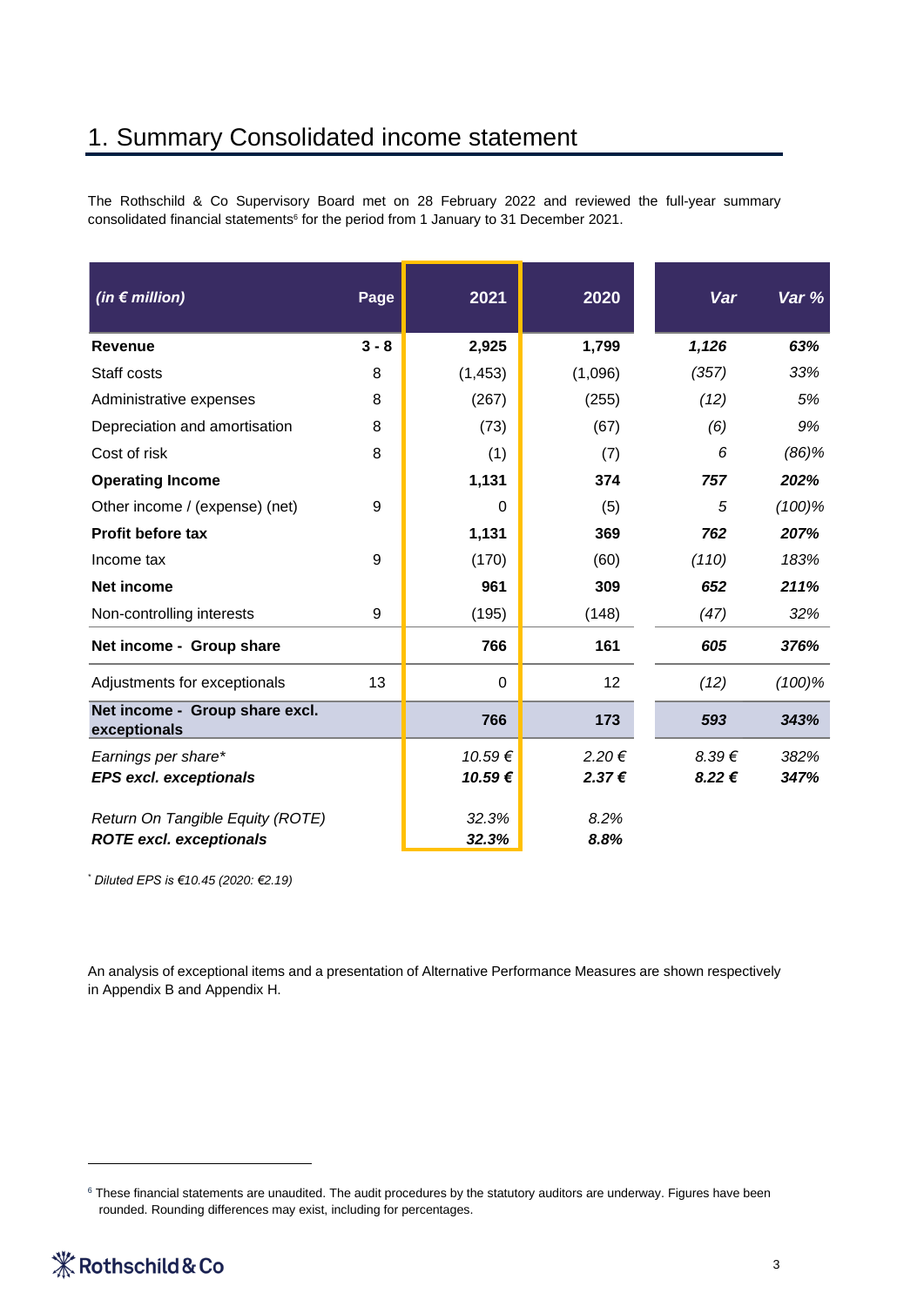# 2. Business activities

### **2.1 Global Advisory**

*Our Global Advisory (GA) business focuses on providing advice in the areas of Strategic Advisory and M&A, Financing Advisory encompassing Debt Advisory, Restructuring and Equity Advisory, which includes Investor Advisory where we advise clients around engaging with shareholders on a variety of topics including activism, sustainability and governance.* 

**Revenue for the three months to December 2021 was €618 million, up 74%** compared to the same period last year (Q4 2020: €355 million), of which €477 million in M&A and €141 million in Financing Advisory, reflecting continued very strong levels of activity across our whole business.

**Revenue for 2021 was a record high of €1,915 million, up 67%** compared to 2020 (€1,146 million). For the twelve months to December 2021, we ranked  $6<sup>th</sup>$  globally by financial advisory revenue<sup>7</sup>.

**Profit before tax<sup>8</sup> for 2021 was €421 million, up 150%** (2020: €169 million). Total costs were up 53%, largely driven by an increase in variable compensation costs. The compensation ratio was 66.8% in 2021 down from 68.1% in 2020, on an awarded basis. The reduction of 1.3%, reflects the sharing of the leverage benefit of higher revenue on non-compensation costs between the employees and the shareholder. The PBT margin improved from 14.7% in 2020 to 22.3% in 2021. While travel and certain other non-personnel costs were up compared to 2020, they remained below pre-pandemic levels

Our **M&A** revenue for 2021 was €1,432 million, up 87% compared to 2020 (€766 million), based on elevated levels of deal activity across our main geography and sector franchises, and across both corporate and financial sponsor clients. We ranked 4<sup>th</sup> globally by number of completed transactions for the twelve months to December 2021<sup>9</sup> . In Europe, we continue to advise on more M&A transactions than any of our competitors, a position we have held for more than 15 years<sup>9</sup>.

**Financing Advisory** revenue for 2021 was €483 million, up 27% compared to 2020 (€380 million). We ranked 1<sup>st</sup> in Europe and 2<sup>nd</sup> globally by number of completed restructuring transactions for the twelve months to December 2021<sup>9</sup>, and we advised on more European equity assignments than any other independent financial adviser<sup>10</sup>. In 2021, we were highly active in advising clients on innovative sustainability-linked financing transactions as well as in raising funding for renewable energy projects.

During the year, we significantly strengthened our Equity Advisory offering and built market-leading teams to serve our clients' full spectrum of capital markets advisory needs. In Investor Advisory, we have developed a leading ESG capability both advising clients on a dedicated basis and providing the expertise to integrate ESG considerations into the advice we provide clients across our full product range in M&A, Equity Advisory, and Debt Advisory and Restructuring. We invested significantly in our Private Capital capability, where we advised clients on several situations, including minority investment, growth equity capital raising and GP solutions.

#### **Acquisition of controlling stake in Redburn**

Rothschild & Co reached an agreement, during Q4 2021, to acquire a controlling interest in Redburn (Europe) Limited, one of the largest independent equity research providers in Europe. The Group will acquire an initial controlling interest in H1 2022, subject to regulatory approval, and have committed to purchase the remaining outstanding shares in 2026. The final consideration paid for the remaining stake will be dependent on the performance of the Redburn business up to financial year 2025.

The acquisition of Redburn will support the Group's strategy to develop a global multi-product equity services platform, spanning independent advice on listed equity offerings, raising capital in the private markets, investor advisory services (including activist defence, ESG advice and investor engagement) and investor marketing, through to market leading sector and company research and agency only execution.

<sup>&</sup>lt;sup>10</sup> Source: Dealogic



<sup>7</sup> Source: Company filings

<sup>&</sup>lt;sup>8</sup> Including ongoing investment in the development of our North American M&A franchise

<sup>&</sup>lt;sup>9</sup> Source: Refinitiv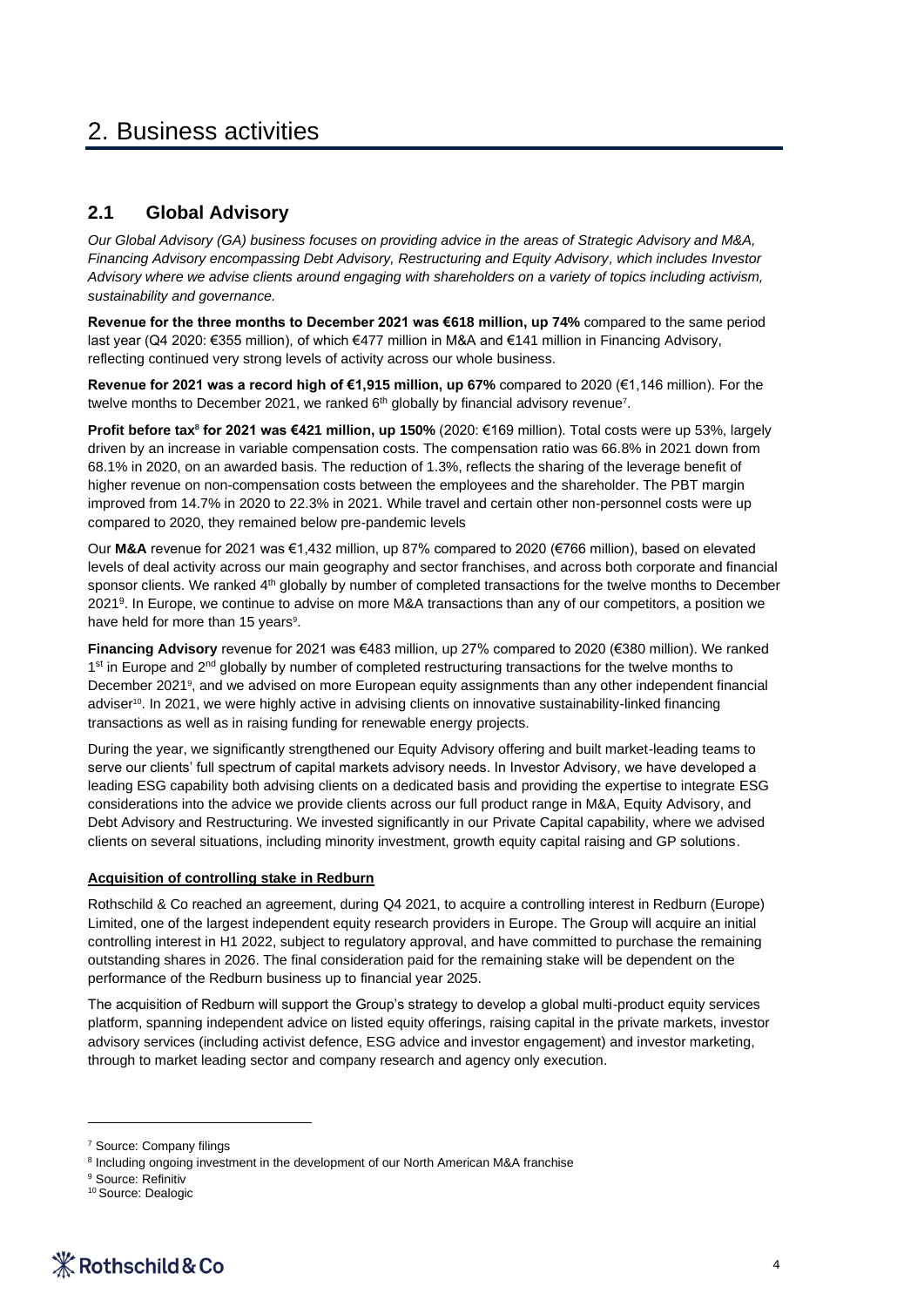Global Advisory advised the following clients on significant assignments that completed during 2021:

- **Vivendi** on its spin-off of UMG (€45 billion, France and Netherlands)
- **Hertz** on its chapter 11 restructuring (adviser to Ad Hoc Group of European Noteholders, US\$19.1 billion, United States and Netherlands)
- **Morrisons** on its recommended final cash offer from Clayton Dubilier & Rice (£10 billion, United Kingdom and United States)
- **Alstom** on its acquisition of Bombardier Transportation, and cornerstone investment from CDPQ (€7.5 billion France and Canada)
- **Walmart** on its sale of Asda to the Issa Brothers and TDR Capital (£6.8 billion, United States and United Kingdom)
- **Coca-Cola Europacific Partners** on its recommended offer for Coca-Cola Amatil (US\$8.4 billion, United Kingdom and Australia)

In addition, we continue to work on some of the largest and most complex announced transactions globally, including acting as financial adviser to:

- **Suez** on its recommended tender offer from Veolia (€26 billion, France)
- **Meggitt** on its recommended cash offer from Parker Hannifin (£6.3 billion, United Kingdom and United States)
- **HELLA Family Pool** on the sale of its 60% stake in HELLA to Faurecia (€6.7 billion, Germany and France)
- **Nordic Aviation Capital** on its restructuring (US\$5.9 billion, United Kingdom)
- **Société Générale** on its acquisition of LeasePlan by ALD (€4.9 billion, France and Netherlands)
- **CC Neuberger II** on its merger with Getty Images (US\$4.8 billion, United States)

For further examples of Global Advisory assignments completed during 2021, please refer to Appendix F.

#### **2.2 Wealth and Asset Management**

*Wealth and Asset Management (WAM) is made up of our Wealth management businesses in France, UK and Channel Islands, Switzerland, Germany, Belgium, Monaco, Spain and Italy and our Asset Management activity in Europe. In addition, we operate an Asset Management business in North America.* 

Global stock markets closed out 2021 with double-digit gains for a third year in a row. Beyond the prolonged pandemic crisis, there were growing concerns about disrupted supply chains, inflation and potential interest rate rises, which created some volatility in the last months of the year. However, the markets remained well supported by the liquidity provided by the central banks and government fiscal stimulus. Within this context, the performance of the business has remained very strong.

**Net new assets (NNA) for the twelve months to 2021 were €4.1 billion**, of which net inflows of €4.3 billion in Wealth Management and €0.8 billion in Asset Management Europe were partly offset by net outflows of €1.0 billion in Asset Management US.

In 2021 our WAM Europe business continued to expand and attract new clients, recording positive NNA in all its locations. We received the approval from the Spanish regulators for our new subsidiary in Madrid which started operating in October and we opened a new regional office in France (Toulouse) and in the UK (Birmingham).

The Banque Pâris Bertrand acquisition was completed in July and the legal merger between the two Swiss entities (Rothschild & Co Bank AG and Banque Pâris Bertrand) was implemented in October 2021. Hence, we are reporting the impact of this acquisition for six months in our 2021 accounts.

Our investment management teams (in all European locations and in the US) have performed extremely well and are showing a 2021 performance above their respective benchmarks in most client portfolios and currencies, often ranked in the top quartile when compared to peers.

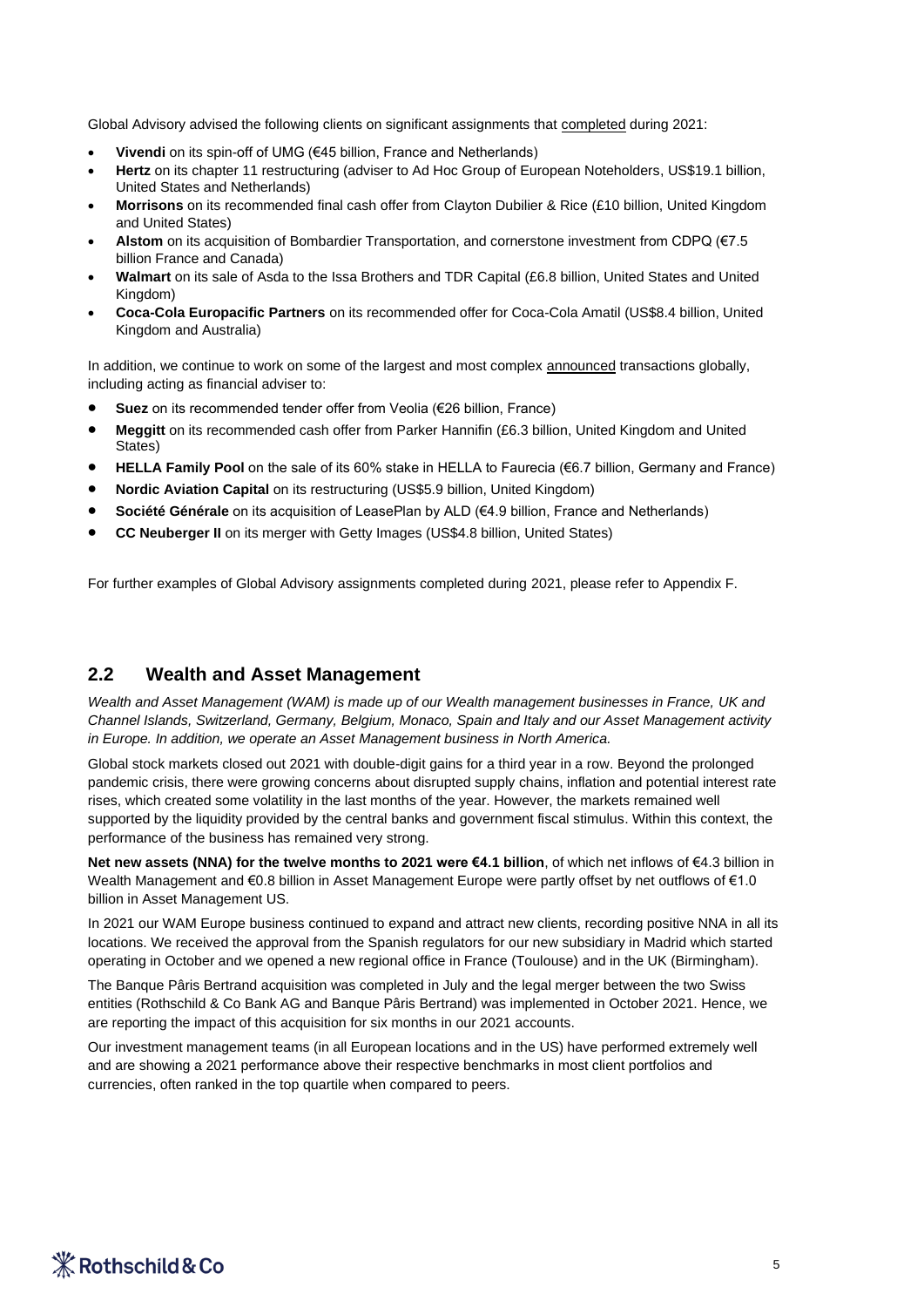Taking into account NNA, market effect and the acquisition of Banque Pâris Bertrand, Assets under Management (AuM) for **WAM Europe have increased by 26% since the beginning of the year from €75.2 billion to €95.0 billion**<sup>11</sup> .

AuM for AM US increased by 9% since the beginning of the year from €8.2 billion to €8.9 billion as at 31 December. Overall, the performance of the business is improving with enhanced investment performance across all strategies being reflected in both slowing outflows and an increasing number of new business opportunities.

The table below presents the progress in AuM:

|                                                                                                                                                                                                                                                                                                                                                                                                                                                                                                                                                                                                                                                                                                                                                                                                                                                                    | 12 months |         |         |       |       |  |  |
|--------------------------------------------------------------------------------------------------------------------------------------------------------------------------------------------------------------------------------------------------------------------------------------------------------------------------------------------------------------------------------------------------------------------------------------------------------------------------------------------------------------------------------------------------------------------------------------------------------------------------------------------------------------------------------------------------------------------------------------------------------------------------------------------------------------------------------------------------------------------|-----------|---------|---------|-------|-------|--|--|
| (in $\notin$ billion)                                                                                                                                                                                                                                                                                                                                                                                                                                                                                                                                                                                                                                                                                                                                                                                                                                              | Q4 2021   | Q3 2021 | Q4 2020 | 2021  | 2020  |  |  |
| AuM opening <sup>11</sup>                                                                                                                                                                                                                                                                                                                                                                                                                                                                                                                                                                                                                                                                                                                                                                                                                                          | 100.6     | 92.9    | 76.5    | 83.4  | 80.4  |  |  |
| of which Wealth Management                                                                                                                                                                                                                                                                                                                                                                                                                                                                                                                                                                                                                                                                                                                                                                                                                                         | 71.8      | 63.7    | 51.3    | 55.8  | 49.5  |  |  |
| of which AM Europe                                                                                                                                                                                                                                                                                                                                                                                                                                                                                                                                                                                                                                                                                                                                                                                                                                                 | 20.5      | 20.7    | 19.0    | 19.4  | 20.8  |  |  |
| of which AM US                                                                                                                                                                                                                                                                                                                                                                                                                                                                                                                                                                                                                                                                                                                                                                                                                                                     | 8.3       | 8.5     | 6.2     | 8.2   | 10.1  |  |  |
| Acquisition of Pâris Bertrand Banque <sup>11</sup>                                                                                                                                                                                                                                                                                                                                                                                                                                                                                                                                                                                                                                                                                                                                                                                                                 | 0.7       | 6.4     | -       | 7.1   | ٠     |  |  |
| Net new assets                                                                                                                                                                                                                                                                                                                                                                                                                                                                                                                                                                                                                                                                                                                                                                                                                                                     | (0.4)     | 0.9     | 1.4     | 4.1   | 0.7   |  |  |
| of which Wealth Management                                                                                                                                                                                                                                                                                                                                                                                                                                                                                                                                                                                                                                                                                                                                                                                                                                         | (0.7)     | 1.1     | 0.6     | 4.3   | 2.9   |  |  |
| of which AM Europe                                                                                                                                                                                                                                                                                                                                                                                                                                                                                                                                                                                                                                                                                                                                                                                                                                                 | 0.4       | 0.1     | (0.2)   | 0.8   | (0.4) |  |  |
| of which AM US                                                                                                                                                                                                                                                                                                                                                                                                                                                                                                                                                                                                                                                                                                                                                                                                                                                     | (0.1)     | (0.3)   | 1.0     | (1.0) | (1.8) |  |  |
| Market and exchange rate                                                                                                                                                                                                                                                                                                                                                                                                                                                                                                                                                                                                                                                                                                                                                                                                                                           | 3.0       | 0.4     | 5.5     | 9.3   | 2.3   |  |  |
| AuM closing <sup>11</sup>                                                                                                                                                                                                                                                                                                                                                                                                                                                                                                                                                                                                                                                                                                                                                                                                                                          | 103.9     | 100.6   | 83.4    | 103.9 | 83.4  |  |  |
| of which Wealth Management                                                                                                                                                                                                                                                                                                                                                                                                                                                                                                                                                                                                                                                                                                                                                                                                                                         | 73.9      | 71.8    | 55.8    | 73.9  | 55.8  |  |  |
| of which AM Europe                                                                                                                                                                                                                                                                                                                                                                                                                                                                                                                                                                                                                                                                                                                                                                                                                                                 | 21.1      | 20.5    | 19.4    | 21.1  | 19.4  |  |  |
| of which AM US                                                                                                                                                                                                                                                                                                                                                                                                                                                                                                                                                                                                                                                                                                                                                                                                                                                     | 8.9       | 8.3     | 8.2     | 8.9   | 8.2   |  |  |
| % var / AuM opening                                                                                                                                                                                                                                                                                                                                                                                                                                                                                                                                                                                                                                                                                                                                                                                                                                                | 3%        | 8%      | 9%      | 25%   | 4%    |  |  |
| the progressive increase of the AuM over the period as well as some performance fees. Commissions and fees<br>represent 86% of the total revenue.<br>Net interest income (NII) was down 13% to €48 million compared to the same period last year (2020: €55<br>million), due to the impact of low USD and GBP interest rates since March 2020, as well as prolonged negative<br>interest rates in EUR and CHF. However, this was partly offset by the growth of the private client lending book,<br>especially the Lombard loan book. This year was probably a low point in terms of NII as interest rates are<br>expected to increase in the coming months, particularly in USD and GBP, which will have a positive impact on<br>our treasury revenue.<br>In 2021, Profit before tax for WAM Europe, excluding AM US (which broke even in the year) was up 58% at |           |         |         |       |       |  |  |
| €117 million (2020: €74 million), representing an operating margin of 20.7% (2020: 15.6%).<br>It may be difficult to maintain this level of operating margin in the coming months as in 2021 we benefitted from<br>positive market momentum as well as some cost savings due to travel restrictions and working from home.<br>Globally our costs remained well controlled despite some integration costs in Switzerland related to the Banque<br>Pâris Bertrand acquisition. However, personnel costs were higher due to recruitments as well as increased<br>bonuses and profit-sharing schemes in line with the performance of the business.                                                                                                                                                                                                                     |           |         |         |       |       |  |  |
| $11$ In Q4 2021, the Group decided to include double-counted assets. Therefore, AuM has been restated and now include<br>€6.1 billion double-counted assets representing assets of Wealth Management clients invested in Asset Management<br>products (2020: €5.3 billion)                                                                                                                                                                                                                                                                                                                                                                                                                                                                                                                                                                                         |           |         |         |       |       |  |  |

<sup>11</sup> In Q4 2021, the Group decided to include double-counted assets. Therefore, AuM has been restated and now include €6.1 billion double-counted assets representing assets of Wealth Management clients invested in Asset Management

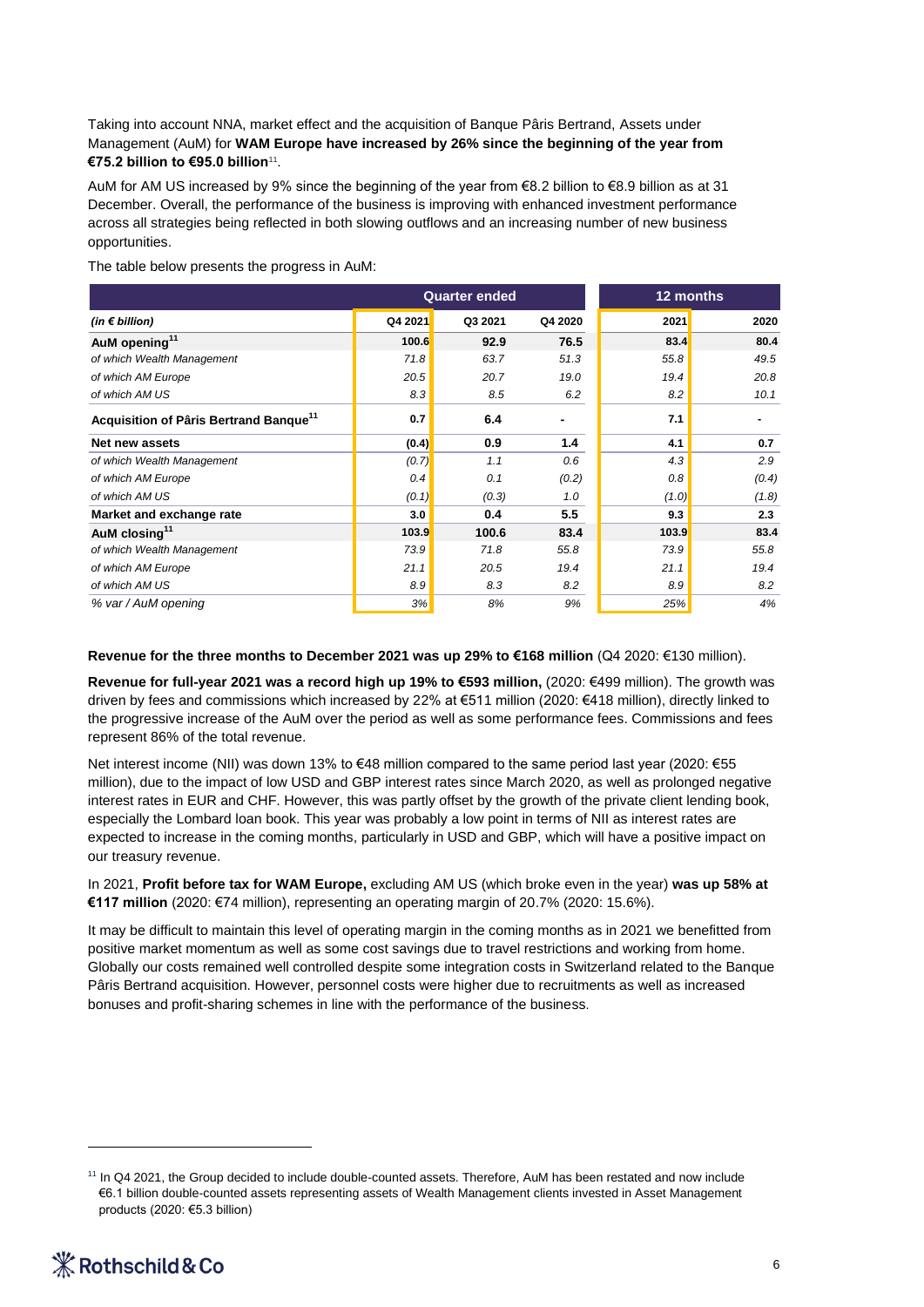### **2.3 Merchant Banking**

*Merchant Banking is the investment arm of Rothschild & Co which manages capital in private equity and private debt for the firm and third parties.*

**Revenue for the fourth quarter of 2021 was up 70% to €116 million** (Q4 2020: €68 million).

**Revenue for the full-year 2021 was up 169% to €398 million,** (2020: €148 million), thanks to significant realised gains on investment disposals, material unrealised value accretion across the entire portfolio and yearon-year growth in recurring revenue. When compared to the average full-year revenue over the last three years, revenue is up 130%.

The table below illustrates the progression in revenue.

| In $\epsilon$ million                                               | 2021         | 2020  | Var   | % Var  |
|---------------------------------------------------------------------|--------------|-------|-------|--------|
| Recurring revenue                                                   | 116.7        | 113.7 | 3.0   | 3%     |
| Investment and performance revenue                                  | <b>281.6</b> | 34.2  | 247.4 | 723%   |
| of which carried interest                                           | 99.5         | 6.0   | 93.5  | 1,558% |
| of which realised and unrealised investments gains<br>and dividends | 182.1        | 28.2  | 153.9 | 546%   |
| <b>Total revenue</b>                                                | 398.3        | 147.9 | 250.4 | 169%   |
| % recurring / total revenue                                         | 29%          | 77%   |       |        |

These figures confirm the pattern seen throughout the year, with record-high revenue driven by the combination of two positive effects:

- a year-on-year increase in recurring revenue of 3%, in line with the growth trajectory of the consistently expanding fee-earning AuM base; and
- a record-breaking contribution from investment performance revenue of €281.6 million. This performance was mainly driven by:
	- valuation uplifts achieved through successful exits from the private equity portfolio;
	- unrealised valuation gains across our private equity portfolios; and
	- accrued income and positive mark-to-market movements in the Group's private debt positions.

As pointed out in the third quarter results announcement, the investment performance revenue generated in 2021 represents a strong validation of our robust investment approach and reinforces the fact that our portfolios have continued to create value for our investors notwithstanding the challenges posed by the pandemic.

The resilience of the industry sectors we focus on (Data & Software, Healthcare and Technology-Enabled Business Services), combined with the high quality of our assets and our effective portfolio value creation initiatives, have resulted in higher valuations for our private equity positions, corroborated by the successful realisations completed in 2021.

Strong revenue generation in 2021 led **to Profit before tax of €292 million**, significantly exceeding the result of 2020 (€57 million). This represents an **operating margin of 73%,** considerably above 2020 (39%).

The profitability margin of Merchant Banking's fund management activities (which excludes investment performance related revenue) reached 9% (2020: 20%). The decrease is mainly driven by higher personnel costs as the division's headcount increased to support larger portfolios, growing AuM and new launches in 2022.

The critical indicator used to measure the performance across the investment cycle is **Return On Risk Adjusted Capital** ("RORAC"), a ratio comparing the adjusted profit before tax and an internal measure of risk capital invested in the business, on a rolling three year basis. As at 31 December 2021, RORAC was 29%, higher than last year (20%) and well above the division's stated target ("above 15% over the cycle"). The use of a three-year rolling average to calculate this metric has reduced the impact of the profit variances in 2020 and 2021 confirming our view that this methodology provides a fairer representation of the underlying performance of the business.

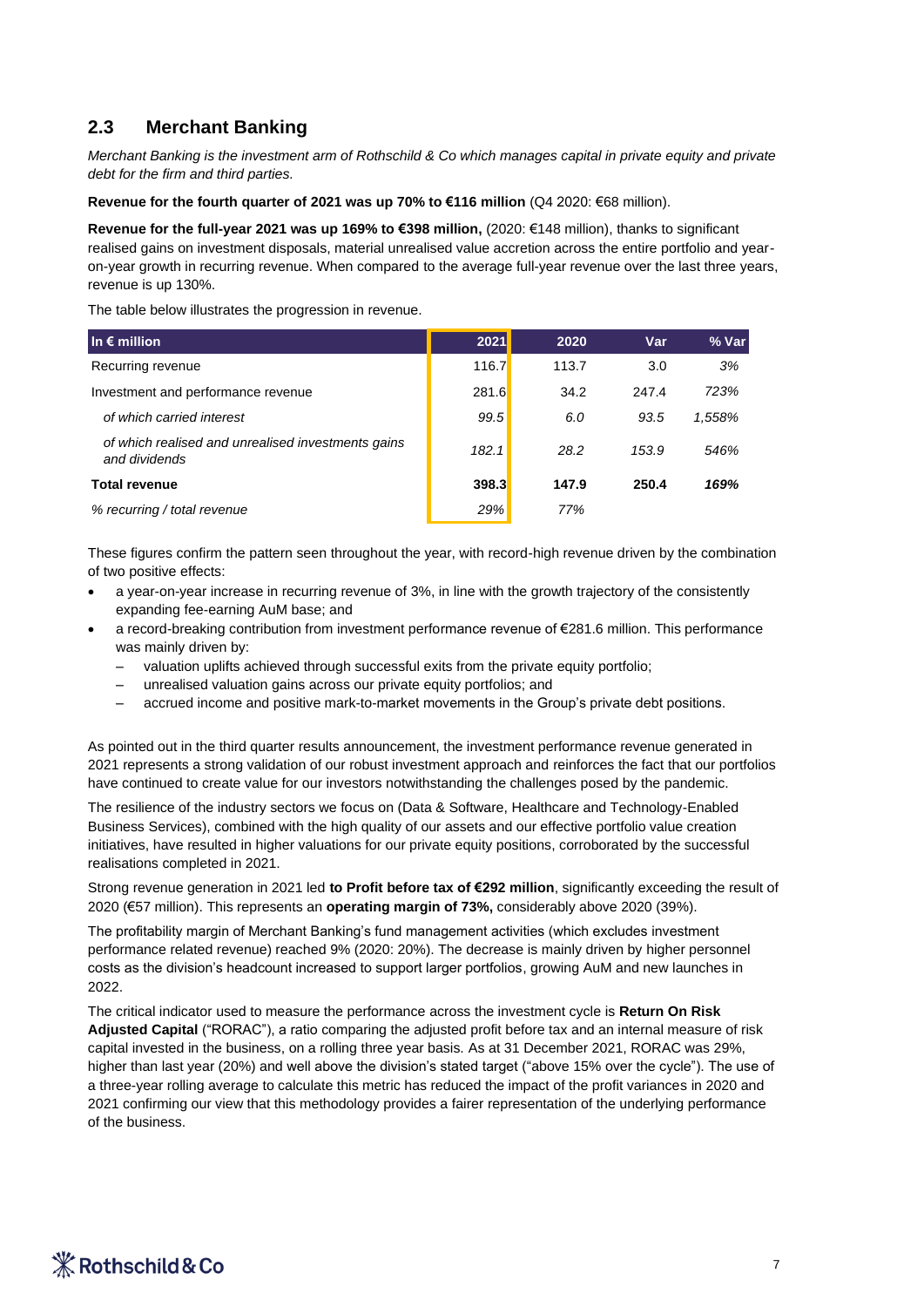The alignment of interests between the Group and our third-party investors continues to represent a key differentiator for Merchant Banking. During 2021, Rothschild & Co's investments totalled €176 million (of which €147 million in private equity and €29 million in private debt) and disposals and distributions equalled €244 million (of which €162 million were from private equity and €82 million were from private debt).



*Evolution in Net Asset Value of the Group's investments in Merchant Banking products (in € million)* 

Merchant Banking **AuM as at 31 December 2021 were up 17% to €18.3 billion**, (31 December 2020 €15.7 billion), of which Rothschild & Co's share was €1.6 billion.

For a detailed description of the Investment activities and business development of Merchant Banking in 2021, please refer to appendix G.

# 3. Consolidated IFRS financial results

#### **3.1 Revenue<sup>12</sup>**

For 2021, revenue was €2,925 million (2020: €1,799 million), representing an increase of €1,126 million or 63%. This was due to the strong performance in all three businesses. The translation effect of exchange rate fluctuations increased revenue by €27 million.

### **3.2 Operating expenses**

#### *Staff costs*

For 2021, staff costs were €1,453 million, up 33% or €357 million (2020: €1,096 million), following the excellent underlying performance of our businesses. The translation impact of exchange rate fluctuations resulted in an increase in staff costs of €14 million.

The adjusted compensation ratio, as defined in Appendix H on Alternative Performance Measures, was 60.2% as at 31 December 2021 (31 December 2020: 68.4%).

<sup>&</sup>lt;sup>12</sup> Net Banking Income under IFRS

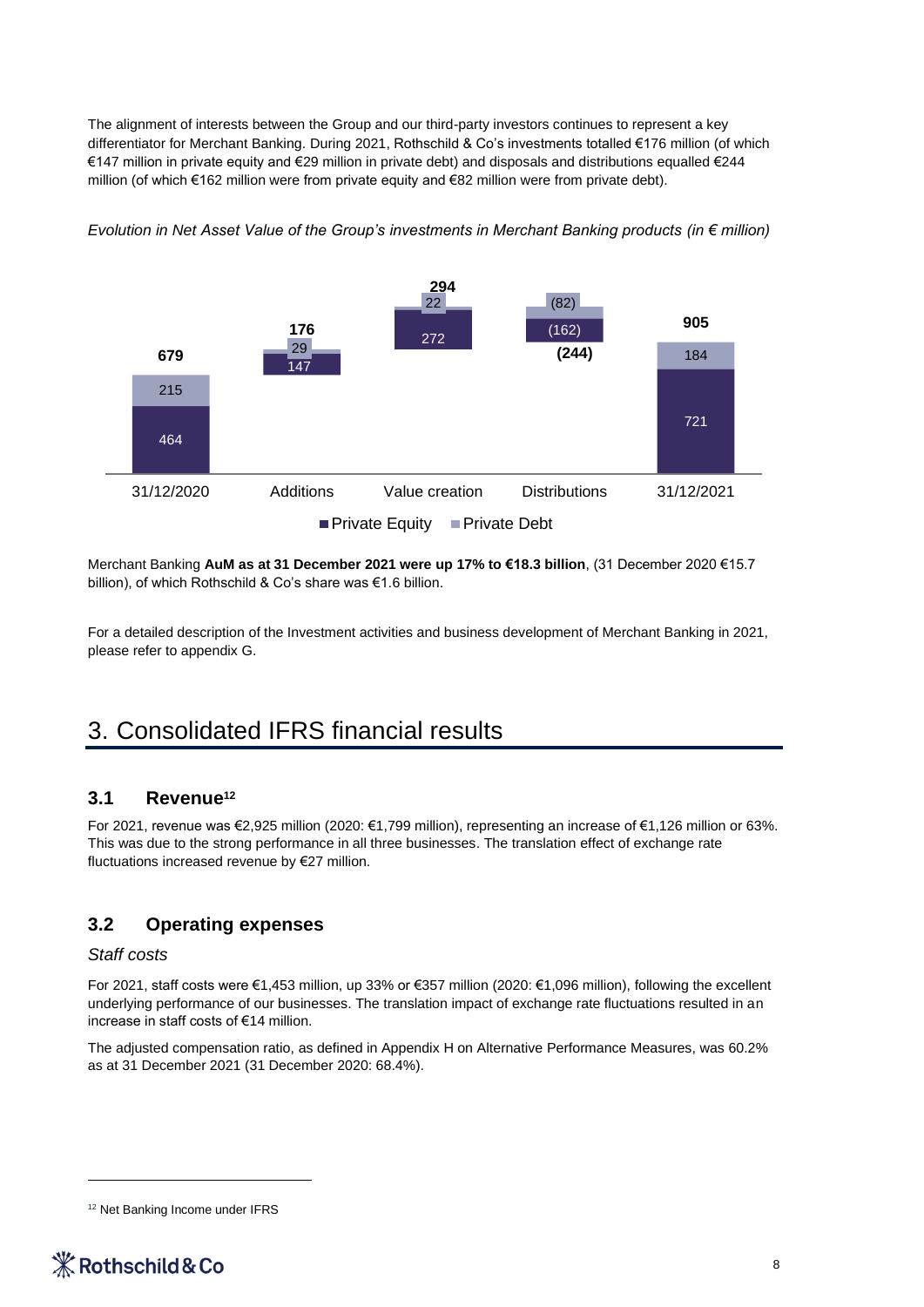Whereas in 2020 there was a net charge in the statutory accounts of  $\epsilon$ 3 million for the effects of the accounting for the deferred bonus compensation plans, in 2021 there is a net credit of €161 million. This very large credit reflects two main factors:

- the awarded bonus pool has increased by 67% versus 2020 which results in a net deferred credit of €40 million under our normal deferred bonus plan rules
- significant levels of special deferrals have been implemented in 2021, given the exceptional results in GA, to act as an employee retention mechanism which results in an extraordinary credit to profits in the year of €121 million

The compensation ratio, if adjusted for the deferred bonus effect, would be 66.3% (31 December 2020: 68.3%).

Overall Group headcount as at 31 December 2021 was 3,941, up 7% versus 31 December 2020 (3,675<sup>13</sup>).

#### *Administrative expenses*

For 2021, administrative expenses were €267 million (2020: €255 million) an increase of €12 million due to a catch-up effect from 2020 for recruitment, training and marketing, though they are not yet at pre-crisis levels. The translation impact of exchange rate fluctuations resulted in an increase in administrative expenses of €1 million.

#### *Depreciation and amortisation*

For 2021, depreciation and amortisation were €73 million (2020: €67 million) due to an increase in depreciation expense on IT equipment. The translation impact of exchange rate fluctuations had no significant impact on depreciation and amortisation.

#### *Cost of risk*

For 2021, cost of risk was a charge of €1 million (2020: charge of €7 million) reflecting the reversal of previous impairment provisions. Last year's charge was in line with our conservative approach given the highly uncertain environment.

### **3.3 Other income / (expenses)**

For 2021, other income and expenses were nil (2020: net expense of €5 million).

#### **3.4 Income tax**

For 2021, the income tax charge was €170 million (2020: €60 million) comprising a current tax charge of €180 million and a deferred tax credit of €10 million, giving an effective tax rate of 15.0% (2020: 16.2%).

#### **3.5 Non-controlling interests**

For 2021, the charge for non-controlling interests was €195 million (2020: €148 million). This mainly comprises interest on perpetual subordinated debt and profit share (*préciput*) payable to French partners. The significant increase reflects the strong performance of the French Global Advisory and Wealth and Asset Management businesses.

<sup>&</sup>lt;sup>13</sup> Due to a change of definition, headcount figures have been restated.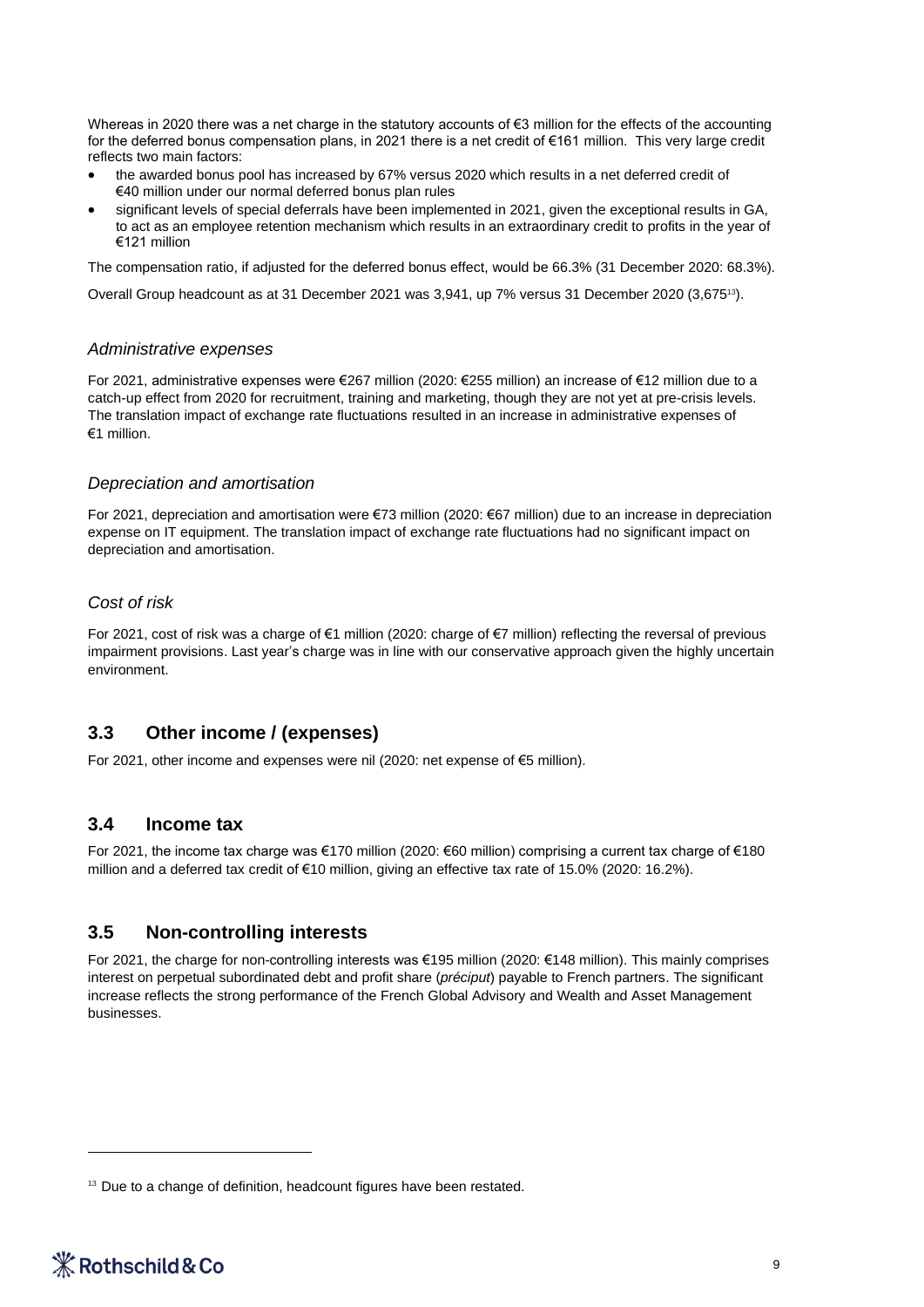# 4. Financial structure

Rothschild & Co, as a financial holding company (*compagnie financière holding*), is supervised by the *Autorité de Contrôle Prudentiel et de Résolution* ("ACPR") on a consolidated basis. The Group has a solid balance sheet with Group shareholder's equity – Group share as at 31 December 2021 of €3.1 billion (31 December 2020: €2.3 billion). The increase in Group shareholders' equity reflects profit for the year as well as positive movements in reserves relating to pensions' valuations and exchange rate fluctuations, partially offset by dividends and the share buyback.

The Common Equity Tier 1 ("CET 1") ratio was 21.3%<sup>14</sup> as at 31 December 2021 which increased from prior year (31 December 2020: 20.1%). The CET 1 capital is calculated in accordance with applicable CRR/CRD rules. The solvency ratios are presented pro forma for current profits<sup>15</sup>, net of dividends, for the current financial year, unless specified otherwise.

|                                    | 31/12/2021 | 31/12/2020 | <b>Full Basel 3 minimum with CBR</b><br>(Combined Buffer Requirements) |
|------------------------------------|------------|------------|------------------------------------------------------------------------|
| Common Equity Tier 1 ratio (CET 1) | 21.3%      | $20.1\%$   | 7.1%                                                                   |
| Global solvency ratio              | 21.3%      | $20.1\%$   | $10.6\%$                                                               |

High levels of liquidity are maintained with cash and treasury assets accounting for 58% of the total assets of €17.7 billion (31 December 2020: 59%). Lending remains conservatively funded by customer deposits with a loan to deposit ratio of 38% as at 31 December 2021 (31 December 2020: 35%).

Cash generation was strong with Operating Cash Flow<sup>16</sup> (OCF) of €875 million (2020: €90 million). The increase compared to 2020 is mainly due to the significant improvement in net income and working capital (reflecting the increase in bonus accruals). It should be noted that the OCF is dependent on the level of realisations and investments within the Merchant Banking business in any particular year. OCF excluding Merchant Banking investment activities was €807 million (2020: €121 million).

Net book value per share was €43.31 (31 December 2020: €31.90) and net tangible book value per share was €37.93 (31 December 2020: €27.67).

# 5. Capital management and dividend

Rothschild & Co will propose for approval at the Annual General Meeting a dividend of €3.79 per share. It comprises a normal dividend of €1.15, up 29% (2020: €0.89), a special dividend of €1.60 due to the record results for 2021 as well as the interim dividend of €1.04, already paid in October 2021<sup>17</sup>.

Rothschild & Co confirms today the launch of the previously announced share buyback programme for a maximum amount of €70 million and for a period ending on 18 November 2022 at the latest. Rothschild & Co has received the approval from the ACPR to implement the purchases under the buyback programme. The shares purchased under the programme will be used to meet requirements under the equity schemes and share-based remuneration plans of Rothschild & Co (up to a maximum of 1% of the share capital) or will be cancelled. Rothschild & Co reserves the right to suspend or interrupt the share buyback programme at any time, depending on market circumstances. pain monito Equivarian transformation (EET1) 31/12/2021<br>
2.3% 2021% 2.3% 2.2.3% 2.2.3% 2.2.3% 2.2.3% 2.2.3% 2.2.3% 2.2.3% 2.2.3% 2.2.1% 2.2.3% 2.2.1% 2.2.3% 2.2.1% 2.2.1% 2.2.1% 2.2.1% 2.2.1% 2.2.1% 2.2.1% 2.2.1% 2.2.1%

The share buyback programme will be carried out within the limits of the general authorisation granted to Rothschild & Co to purchase shares pursuant to the 22<sup>nd</sup> resolution adopted by the General Meeting of

<sup>17</sup> Under our normal dividend policy, we would have paid a dividend per share of €0.85 and €0.89 in respect of the 2019 and 2020 financial years. However, due to the regulatory restrictions then in place due to the pandemic; the €0.85 for 2019 was<br>paid in October 2021, and the €0.89 for 2020 was paid in two tranches of €0.70 in May 2021 and €0



<sup>&</sup>lt;sup>14</sup> The ratio submitted to ACPR as at 31 December was 18.2%, which excludes the profit of the second half of the year

<sup>15</sup> Subject to the provisions of article 26.2 of Regulation (EU) No 575/2013

<sup>&</sup>lt;sup>16</sup> Alternative Performance Measure, please refer to Appendix H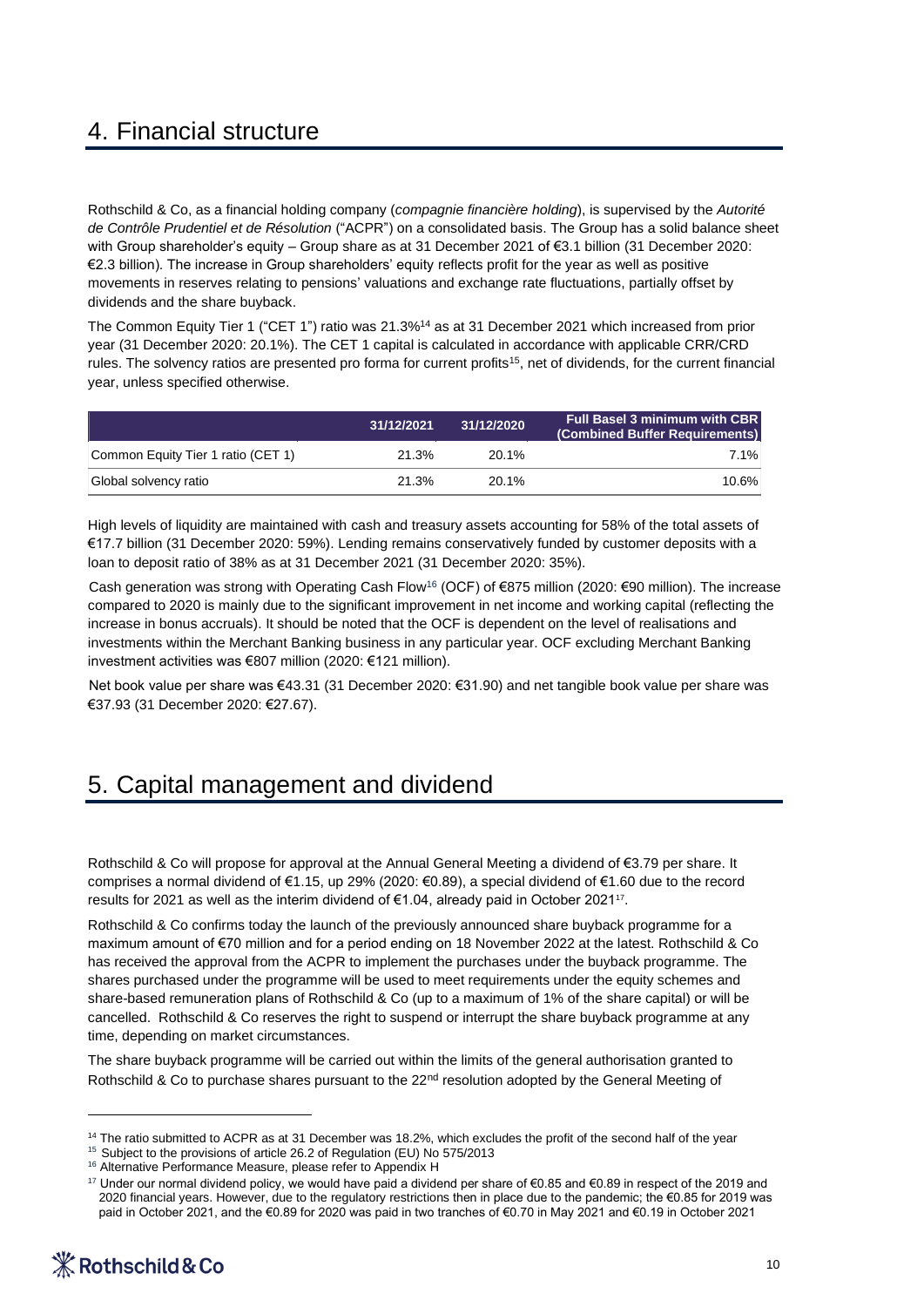Rothschild & Co on 20 May 2021. It is noted that the terms of the authorisation could evolve in connection with the next General Meeting of Rothschild & Co. The description of the share buyback programme is available on [Rothschild & Co's website.](https://www.rothschildandco.com/siteassets/publications/rothschild_and_co/2021/description_share_buyback_programs/en_randco_2021_description_of_the_share_buyback_programme_20210519.pdf)

## 6. Corporate responsibility

In 2021, the Group has formalised its long-term ambition to use its influence and expertise to support the sustainability transition of the global economy as a key pillar of Group strategy. A common set of strategic ESG priorities provide us with a clear focus and roadmap to further drive integration across the business model.

In line with our environmental priorities, we saw a further reduction in GHG emissions and committed to be netzero-operations by 2030, aided by an ongoing effort in our investment business lines, as well as in our Global Advisory business, which integrates environmental risks and opportunities in the solutions and advice offered to clients.

A focus continues to be given to employee wellbeing, and initiatives aimed at ensuring an inclusive work environment and balanced representation, including increased female representation at more senior levels.

### 7. Outlook

In **Global Advisory**, announced global M&A market activity for 2021 was at record levels. This trend continues to be evident in our visible pipeline of business which is well diversified and ahead of previous years at this stage. We therefore expect activity levels to remain strong through the first half of 2022, although we remain alert to respond and adapt if conditions change, particularly in light of current geo-political events and market volatility.

In **Wealth and Asset Management**, the outlook remains reasonably positive for strong asset collection, thanks to our good business pipeline and the new developments made in 2021. However, we expect more difficult markets, as the coming months will be driven by the significant and increasing geo-political uncertainty, as well as the impact of the various measures taken by central banks to curb surging inflation. We continue to invest in the growth of our business in all locations. We intend to leverage the opportunities created by the Banque Pâris Bertrand acquisition, as well as to accelerate recruitment of new client advisors across all our offices in Europe. On the operational side, the digitisation of the business will continue to enhance further the quality of our client service and our processes.

In **Merchant Banking**, we expect to continue to grow our recurring revenue base as we launch new products and deploy capital across all our strategies. As a result, our fund management activities will represent a growing profitability driver for the division and the Group. Additionally, we expect our investments to continue to fulfil their value creation potential, which will generate further investment performance-related revenue for the Group, although to a lesser extent than that achieved over the previous 12 months. We remain confident that our fundamental investing principles, centred around capital preservation and providing attractive risk-adjusted returns from our chosen sectors, represent a strong foundation for the future development of Merchant Banking.

Our three core businesses continue to perform strongly, albeit with increasing levels of uncertainty in the current macro environment. The clear long-term strategies of each business line allow us to be optimistic for a solid performance during 2022, but subject to the evolution of recent geo-political events and market conditions during the year.

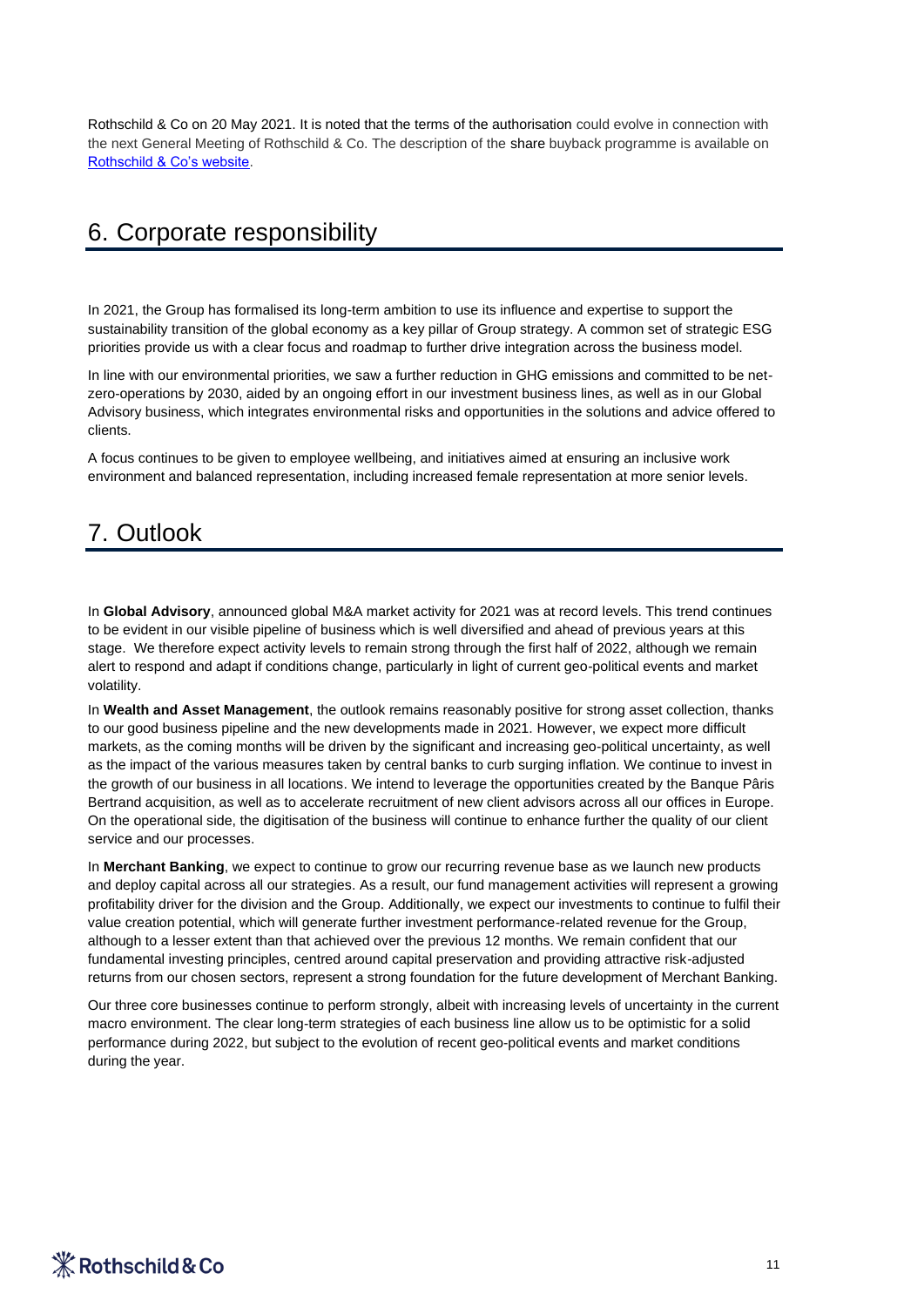#### **Financial calendar:**

- 12 May 2022: First quarter 2022
- 19 May 2022: AGM
- 4 August 2022 Half-year results 2022
- 8 November 2022: Third quarter 2022

#### **For further information:**

| <b>Investor Relations - Marie-Laure Becquart</b> | <b>Media Relations - Caroline Nico</b>      |
|--------------------------------------------------|---------------------------------------------|
| investorrelation@rothschildandco.com             | Groupmediaenquiries@rothschildandco.com     |
|                                                  |                                             |
|                                                  | <b>Media Contact: DGM - Olivier Labesse</b> |
|                                                  | labesse@dgm-conseil.fr                      |

#### **About Rothschild & Co**

Rothschild & Co is family-controlled and independent group and has been at the centre of the world's financial markets for over 200 years. With a team of c.3,800 talented financial services specialists on the ground in over 40 countries, Rothschild & Co's integrated global network of trusted professionals provides in-depth market intelligence and effective long-term solutions for our clients in Global Advisory, Wealth and Asset Management, and Merchant Banking.

Rothschild & Co is a French partnership limited by shares (*société en commandite par actions*) listed on Euronext in Paris, Compartment A with a share capital of €155,465,024. Paris trade and companies registry number 302 519 228. Registered office: 23 bis avenue de Messine, 75008 Paris, France.

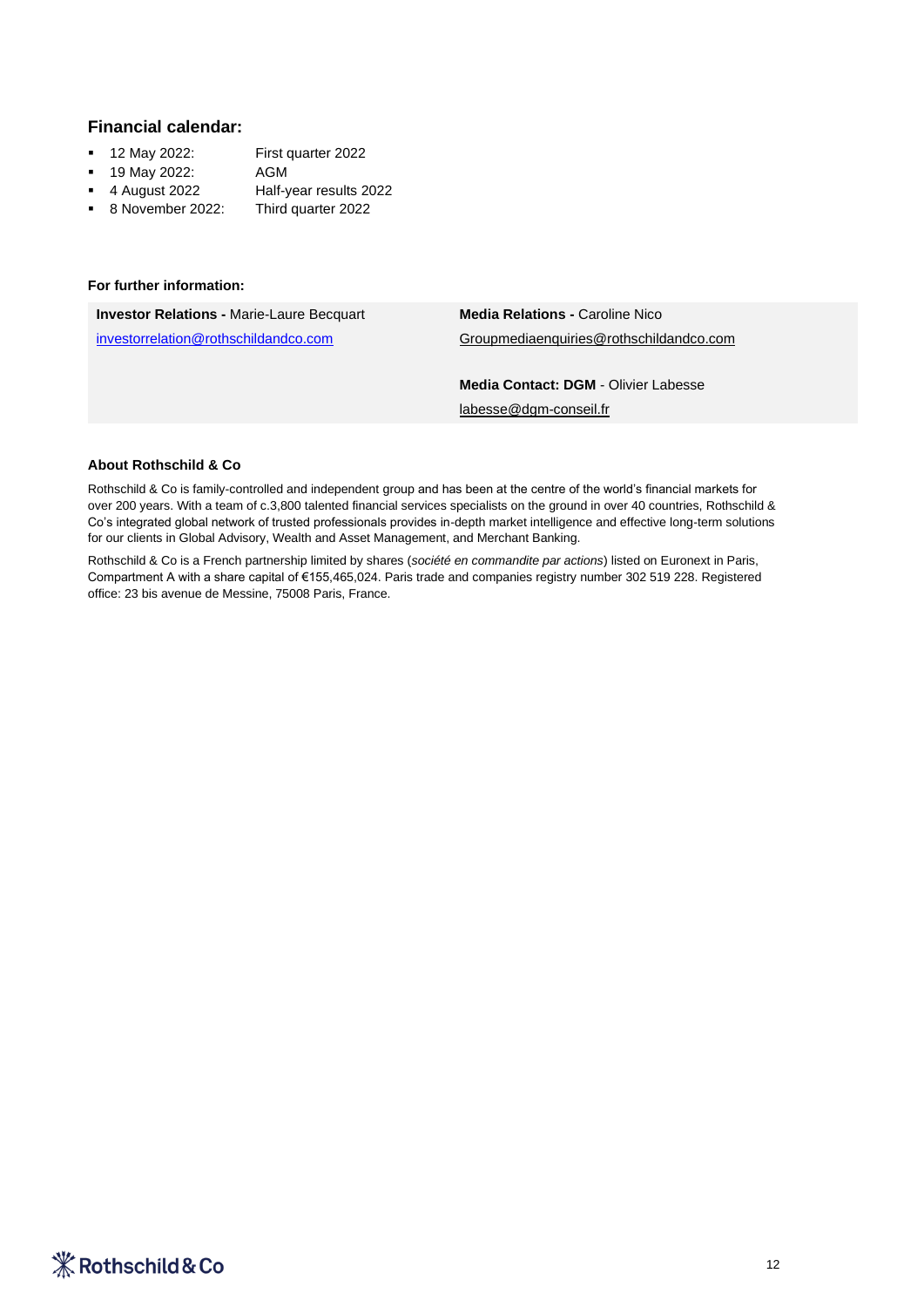| A. Summary consolidated balance sheet |  |
|---------------------------------------|--|
|---------------------------------------|--|

| $(in \in billion)$                      | 31/12/2021 | 31/12/2020 | Var              |
|-----------------------------------------|------------|------------|------------------|
|                                         |            |            |                  |
| Cash and amounts due from central banks | 6.0        | 4.7        | 1.3              |
| Loans and advances to banks             | 2.1        | 2.3        | (0.2)            |
| Loans and advances to customers         | 4.4        | 3.5        | 0.9              |
| of which private client lending         | 4.0        | 3.1        | 0.9              |
| Debt and equity securities              | 3.2        | 2.7        | 0.5              |
| Other assets                            | 2.0        | 1.5        | 0.5              |
| <b>Total assets</b>                     | 17.7       | 14.7       | 3.0 <sub>2</sub> |
|                                         |            |            |                  |
| Due to customers                        | 11.7       | 9.9        | 1.8              |
| Other liabilities                       | 2.4        | 2.1        | 0.3              |
| Shareholders' equity - Group share      | 3.1        | 2.3        | 0.8              |
| Non-controlling interests               | 0.5        | 0.4        | 0.1              |
| <b>Total capital and liabilities</b>    | 17.7       | 14.7       | 3.0              |

The foreign exchange translation effect between 31 December 2021 and 31 December 2020 would have been reduced the balance sheet by €430 million.

# B. Exceptional income and expenses

| $(in \in m)$                          | 2021       |                          |                               | 2020       |              |              |
|---------------------------------------|------------|--------------------------|-------------------------------|------------|--------------|--------------|
|                                       | <b>PBT</b> | <b>PATMI</b>             | <b>EPS</b>                    | <b>PBT</b> | <b>PATMI</b> | <b>EPS</b>   |
| As reported                           | 1.131      | 766                      | 10.59€                        | 369        | 161          | 2.20€        |
| - IT transition costs                 | ٠          | $\overline{\phantom{a}}$ | €<br>$\overline{\phantom{a}}$ | (15)       | (12)         | $(0.17) \in$ |
| Total exceptional (charges) / profits | ۰          | ٠                        | €<br>٠                        | (15)       | (12)         | (0.17) €     |
| <b>Excluding exceptional</b>          | 1,131      | 766                      | 10.59€                        | 384        | 173          | 2.37€        |

There were no exceptional items in 2021.

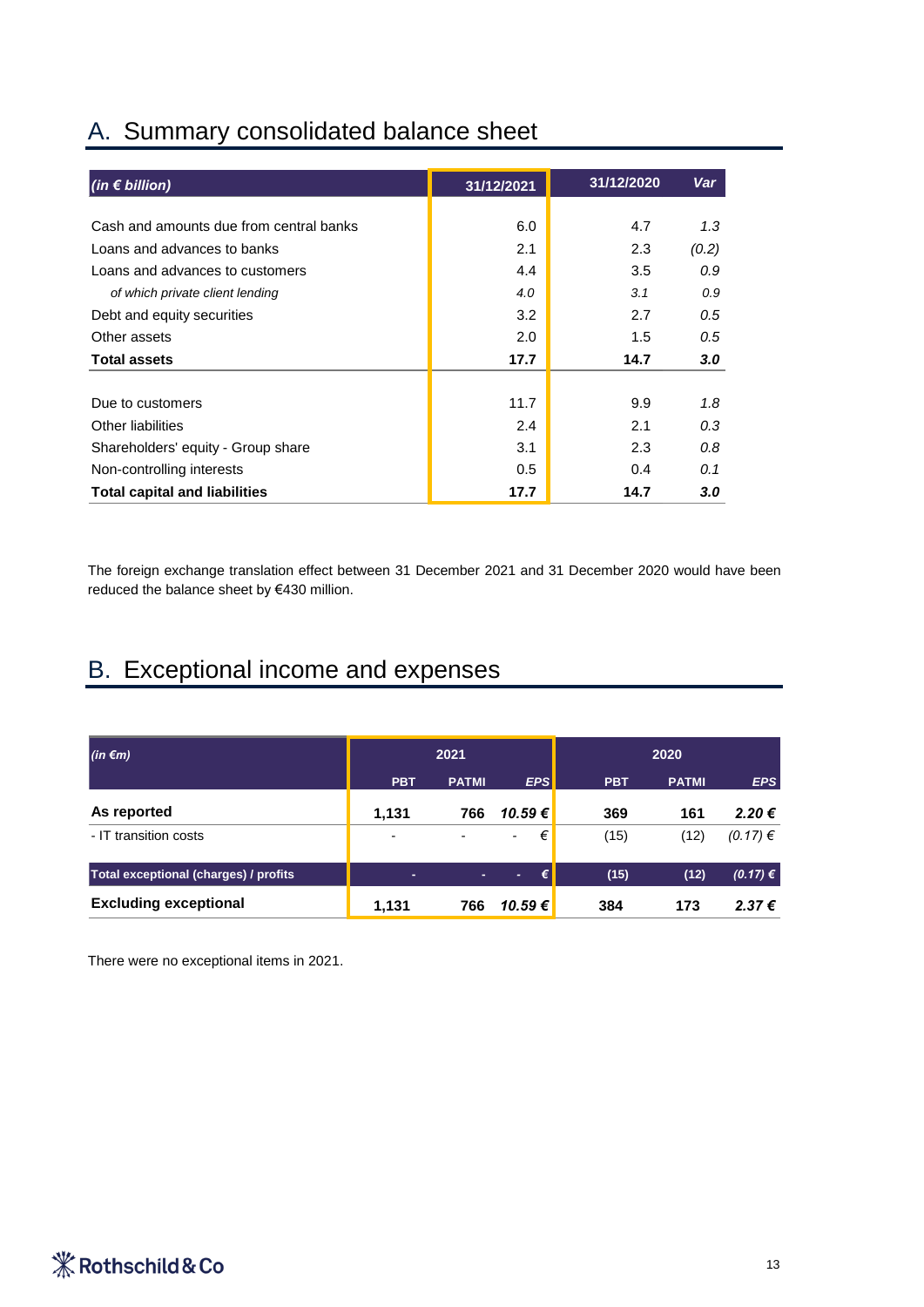# C. Performance by business

| (in € million)                              | <b>GA</b> | <b>WAM</b>               | <b>MB</b> | <b>Other</b><br>businesses and<br>corporate centre | <b>IFRS</b><br>reconciliation <sup>1</sup> | 2021    |
|---------------------------------------------|-----------|--------------------------|-----------|----------------------------------------------------|--------------------------------------------|---------|
| Revenue                                     | 1.915     | 593                      | 398       | 14                                                 |                                            | 2,925   |
| Operating expenses                          | (1, 494)  | (479)                    | (106)     | (56)                                               | 343                                        | (1,792) |
| Cost of risk                                |           | 3                        |           |                                                    | (5)                                        | (2)     |
| <b>Operating income</b>                     | 421       | 117                      | 292       | (42)                                               | 343                                        | 1,131   |
| Other income / (expense)                    |           |                          |           |                                                    |                                            |         |
| Profit before tax                           | 421       | 117                      | 292       | (42)                                               | 343                                        | 1,131   |
| Exceptional (profits) / charges             |           | $\overline{\phantom{0}}$ |           |                                                    |                                            |         |
| PBT excluding exceptional charges / profits | 421       | 117                      | 292       | (42)                                               | 343                                        | 1,131   |
| Operating margin %                          | 22%       | 20%                      | 73%       |                                                    |                                            | 39%     |

| (in $\epsilon$ million)                     | <b>GA</b> | <b>WAM</b> | <b>MB</b> | <b>Other</b><br>businesses and<br>corporate centre | <b>IFRS</b><br>reconciliation | 2020     |
|---------------------------------------------|-----------|------------|-----------|----------------------------------------------------|-------------------------------|----------|
| Revenue                                     | 1.146     | 499        | 148       | 11                                                 | (5)                           | 1,799    |
| Operating expenses                          | (977)     | (422)      | (91)      | (53)                                               | 125                           | (1, 418) |
| Cost of risk                                |           | (3)        |           |                                                    | (4)                           | (7)      |
| <b>Operating income</b>                     | 169       | 74         | 57        | (42)                                               | 116                           | 374      |
| Other income / (expense)                    |           |            |           |                                                    | (5)                           | (5)      |
| Profit before tax                           | 169       | 74         | 57        | (42)                                               | 111                           | 369      |
| Exceptional (profits) / charges             |           |            |           |                                                    | 15                            | 15       |
| PBT excluding exceptional charges / profits | 169       | 74         | 57        | (42)                                               | 126                           | 384      |
| Operating margin %                          | 15%       | 15%        | 39%       |                                                    | ٠                             | 21%      |

*1 IFRS reconciliation mainly reflects: the treatment of profit share (*préciput*) paid to French partners as non-controlling interests; accounting for normal and, in 2021, special deferred bonuses over the period between award and vesting, rather than in the year in which the associated revenues have been booked; the application of IAS 19 for defined benefit pension schemes; adding back non-operating gains and losses booked in the account "Net income/(expense) from other assets" or administrative expenses excluded from the management accounts; and reallocating impairments and certain operating income and expenses for presentational purposes.*

# D. FX rates

| P&L              |        |        |            |                  | <b>Balance sheet</b> |            |         |
|------------------|--------|--------|------------|------------------|----------------------|------------|---------|
| <b>Rates</b>     | 2021   | 2020   | <b>Var</b> | <b>Rates</b>     | 31/12/2021           | 31/12/2020 | Var     |
| $\epsilon$ / GBP | 0.8614 | 0.8883 | $(3)\%$    | $\epsilon$ / GBP | 0.8390               | 0.8992     | $(7)\%$ |
| $\epsilon$ / CHF | 1.0800 | 1.0706 | 1%         | $\epsilon$ / CHF | 1.0364               | 1.0804     | $(4)\%$ |
| $\epsilon$ /USD  | 1.1762 | 1.1481 | 2%         | $\epsilon$ /USD  | 1.1350               | 1.2281     | $(8)\%$ |
|                  |        |        |            |                  |                      |            |         |

P&L rates are illustrative. P&L is translated at the rates of the month in which P&L is booked.

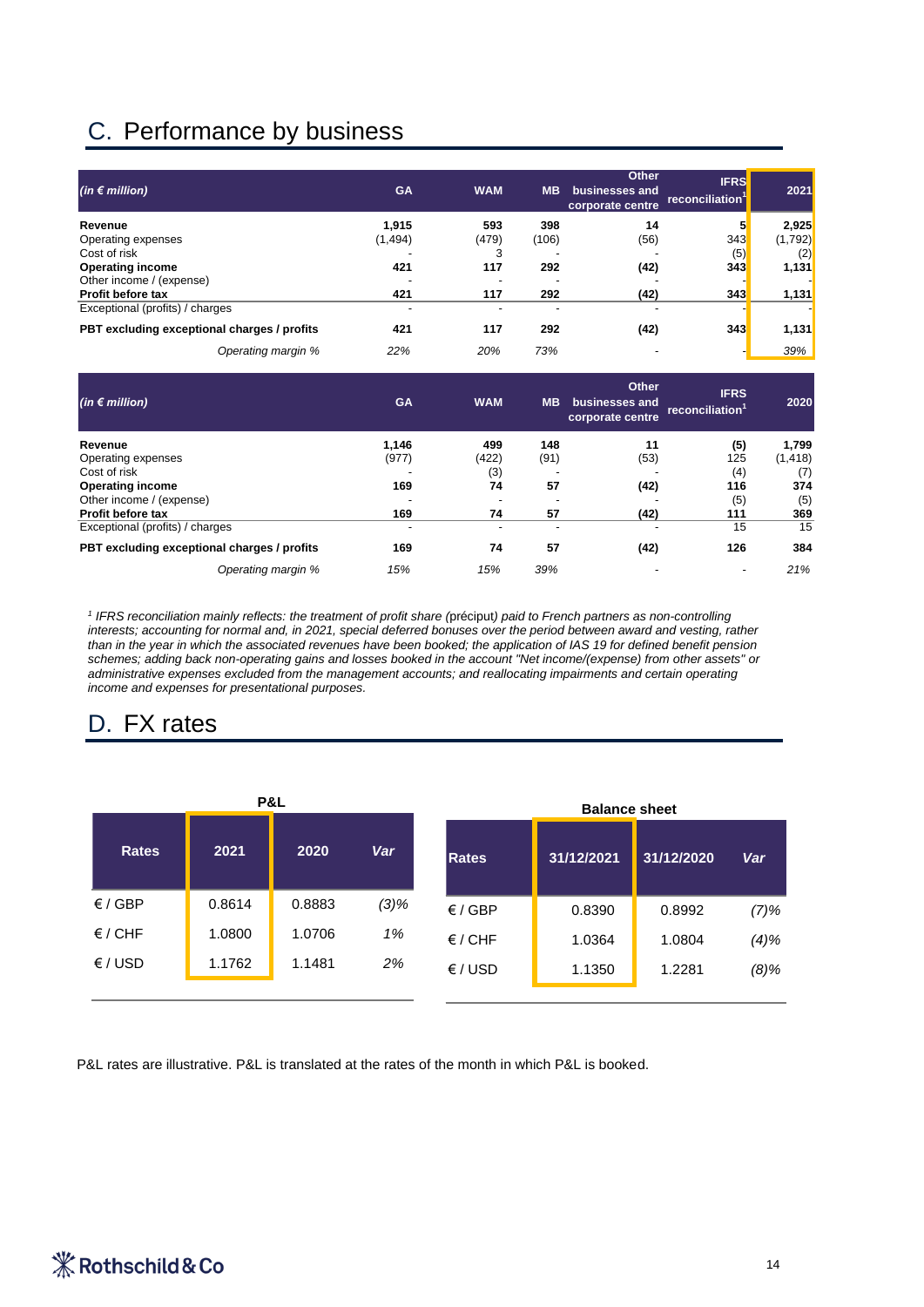# E. Quarterly progression of revenue

| (in $\epsilon$ million)   |                         | 2021    | 2020    | Var       |
|---------------------------|-------------------------|---------|---------|-----------|
|                           | 1 <sup>st</sup> quarter | 394.9   | 269.1   | 47%       |
| Global Advisory           | $2^{nd}$ quarter        | 438.5   | 260.3   | 68%       |
|                           | $3rd$ quarter           | 464.0   | 261.9   | 77%       |
|                           | 4 <sup>th</sup> quarter | 617.6   | 354.7   | 74%       |
|                           | <b>Total</b>            | 1,915.0 | 1,146.0 | 67%       |
|                           |                         |         |         |           |
|                           | 1 <sup>st</sup> quarter | 134.3   | 130.8   | $3\%$     |
| Wealth & Asset Management | $2nd$ quarter           | 139.9   | 121.4   | 15%       |
|                           | $3rd$ quarter           | 151.3   | 117.1   | 29%       |
|                           | $4th$ quarter           | 167.5   | 129.7   | 29%       |
|                           | <b>Total</b>            | 593.0   | 499.0   | 19%       |
|                           |                         |         |         |           |
|                           | 1 <sup>st</sup> quarter | 103.4   | 20.7    | 400%      |
| Merchant Banking          | $2^{nd}$ quarter        | 131.3   | 32.1    | 309%      |
|                           | $3rd$ quarter           | 47.4    | 26.7    | 78%       |
|                           | 4 <sup>th</sup> quarter | 116.2   | 68.4    | 70%       |
|                           | <b>Total</b>            | 398.3   | 147.9   | 169%      |
|                           |                         |         |         |           |
| Other business            | 1 <sup>st</sup> quarter | 5.0     | 3.1     | 61%       |
| and corporate centre      | $2^{nd}$ quarter        | 3.1     | 4.0     | (23)%     |
|                           | 3 <sup>rd</sup> quarter | 4.3     | 2.2     | 95%       |
|                           | 4 <sup>th</sup> quarter | 1.6     | 1.6     |           |
|                           | <b>Total</b>            | 14.0    | 10.9    | 28%       |
|                           |                         |         |         |           |
|                           | 1 <sup>st</sup> quarter | (1.4)   | (7.3)   | $(81)$ %  |
| IFRS reconciliation       | $2^{nd}$ quarter        | 0.9     | 3.6     | (75)%     |
|                           | $3^{\text{rd}}$ quarter | (0.3)   | (4.2)   | $(93)$ %  |
|                           | $4th$ quarter           | 5.5     | 3.0     | 83%       |
|                           | <b>Total</b>            | 4.7     | (4.9)   | $(196)\%$ |
|                           |                         |         |         |           |
| <b>Total Group</b>        | 1 <sup>st</sup> quarter | 636.2   | 416.4   | 53%       |
| Revenue                   | $2nd$ quarter           | 713.7   | 421.4   | 69%       |
|                           | 3rd quarter             | 666.7   | 403.7   | 65%       |
|                           | $4th$ quarter           | 908.4   | 557.4   | 63%       |
|                           | <b>Total</b>            | 2,925.0 | 1,798.9 | 63%       |

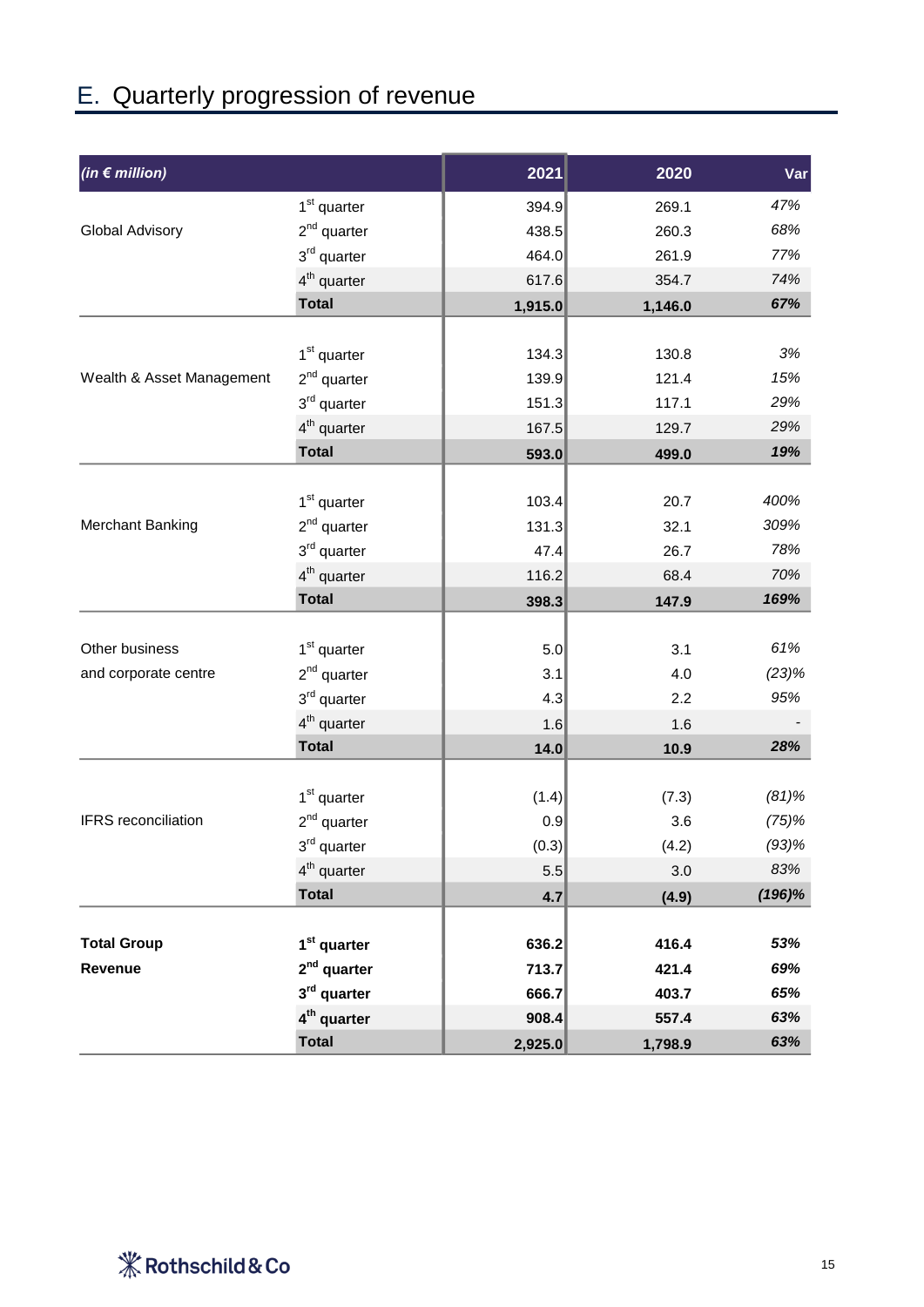# F. Global Advisory track record

Global Advisory advised the following clients on notable transactions completed in 2021.

### F.1. **M&A and strategic advisory**

- **Bankia**, the Spanish retail bank, on its merger with CaixaBank (€17 billion, Spain)
- **Morrisons**, the UK grocery retailer, on its recommended final cash offer from Clayton Dubilier & Rice (£10 billion, United Kingdom and United States)
- **Walmart**, the world's largest store-based retailer, on its sale of Asda to the Issa Brothers and TDR Capital (£6.8 billion, United States and United Kingdom)
- **Coca-Cola Europacific Partners** the non-alcoholic beverages producer and distributor, on its recommended offer for Coca-Cola Amatil (US\$8.4 billion, United Kingdom and Australia)
- **Alstom**, the railway services and equipment company, on its acquisition of Bombardier Transportation, and cornerstone investment from CDPQ (€7.2 billion France and Canada)
- **Clearlake Capital Group** on its take-private acquisition of Cornerstone OnDemand, the HR software and solutions provider (US\$5.2 billion, United States)
- **Euronext**, the leading Eurozone exchange, on its acquisition of Borsa Italiana (€4.4 billion, Netherlands and Italy)
- **FirstGroup**, a private sector transport provider, on its divestiture of First Student and First Transit to EQT Infrastructure (US\$4.6 billion, United Kingdom and United States)
- **Consortium led by APG**, on its acquisition of a 50% stake in Stockholm Exergi, an operator of district heating and cooling networks (€7.1 billion, multiple countries and Sweden)
- **Metlife**, one of the world's largest providers of insurance, annuities and employer benefit programmes, on its sale of its US Property and Casualty Business to Zurich Farmers Group (US\$4 billion, United States)
- **UDG Healthcare**, the healthcare services company, on its recommended cash offer by Clayton Dubilier & Rice (£2.9 billion, Ireland and United States)
- **Koch and Infor**, one of the largest private companies in the US, owning a diverse group of companies, on its sale of Infor Enterprise Asset Management to Hexagon (US\$2.75 billion, United States and Sweden)
- **Caisse de Dépôt et Placement du Québec** on its acquisition alongside Cathay Private Equity Fund of a 50% equity interest in the Changhua 01 offshore wind project (US\$2.7 billion, Canada and Taiwan)
- **EQT** on its sale of a 90% stake in Fenix Marine Services, one of the largest container terminals in North America, to CMA CGM (US\$2.3 billion, United States and France)
- **Jacobs Engineering**, a provider of specialist technical, consulting and construction management solutions, on its acquisition of PA Consulting from The Carlyle Group (£1.83 billion, United States and United Kingdom)
- **Astorg** on its acquisition of Corialis, a leading designer and manufacturer of aluminium profiles for the construction sector, from CVC Capital (€1.6 billion France and Belgium)

### F.2. **Financing Advisory**

- **Vivendi**, an integrated media and content group, on its spin-off of Universal Music Group (€45 billion, France and Netherlands)
- **Hertz**, the global car rental business, on its chapter 11 restructuring (adviser to Ad Hoc Group of European Noteholders, US\$19.1 billion, United States and Netherlands)
- **Victoria State Government** on its North East Link Project, Victoria's largest road and tunnels project to date (US\$11.2 billion, Australia)
- **Chesapeake**, one of the largest natural gas and crude oil producers in the United States, on its chapter 11 restructuring (US\$10.8 billion, United States)
- **AccorInvest**, a leading hotel owner and operator, on its debt restructuring, new state-guaranteed loan and capital increase (€4.5 billion, €477 million and €477 million respectively, France)
- **Flutter Entertainment**, a sports betting, gaming and entertainment provider, on its Institutional Term Loan B refinancing (US\$3.5 billion, Ireland)
- Garrett Motion, the automotive software solutions company, on its chapter 11 restructuring (Adviser to Ad Hoc Group of Shareholders, US\$4 billion, United States)

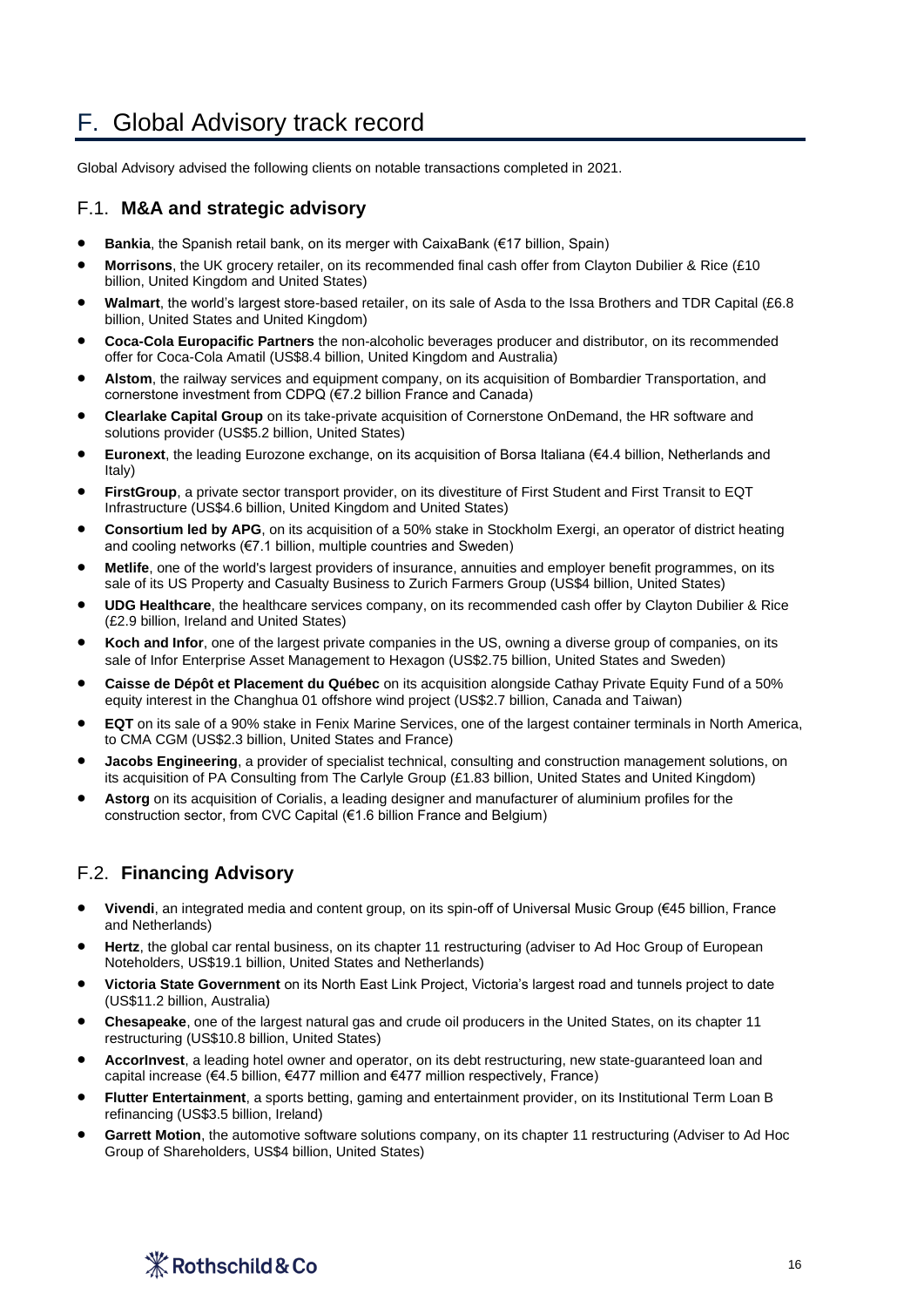- **Vodafone** and **Vantage Towers** on the IPO of Vantage Towers, Europe's largest telecoms tower company (€2.3 billion, United Kingdom and Germany)
- **Allfunds**, one of the world's leading B2B WealthTech platforms, on its IPO on the Euronext Amsterdam (€2.2 billion, United Kingdom and Netherlands)
- **Finance Agency of the Federal Republic of Germany** on its capital increase of Deutsche Lufthansa, the aviation group (€2.1 billion, Germany)
- **Prudential**, the insurance and asset management products provider, on its share offering on the Hong Kong Stock Exchange (US\$2.4 billion, Hong Kong)
- **Europcar Mobility Group**, a mobility services solutions company, on its debt restructuring and new money (€1.8 billion and €500 million, respectively, France)
- **Whitbread**, an owner of UK hotel and restaurant brands, on its inaugural Green bonds and the amend and extend of its bank facility (£550 million and £950 million respectively, United Kingdom)
- **Energias de Portugal**, an integrated utility and global leader in renewable energy, on its capital increase by EDP Renováveis (EDPR) (€1.5 billion, Portugal)
- **Just Eat Takeaway.com**, an online food delivery service provider, in its dual tranche convertible bond issuance and concurrent delta placing (€1.1 billion, Netherlands and United Kingdom)
- **Starling Bank**, one of the UK's fastest-growing banks, on its private capital raise led by Fidelity valuing Starling Bank at £1.1bn pre-money (£322m United Kingdom)

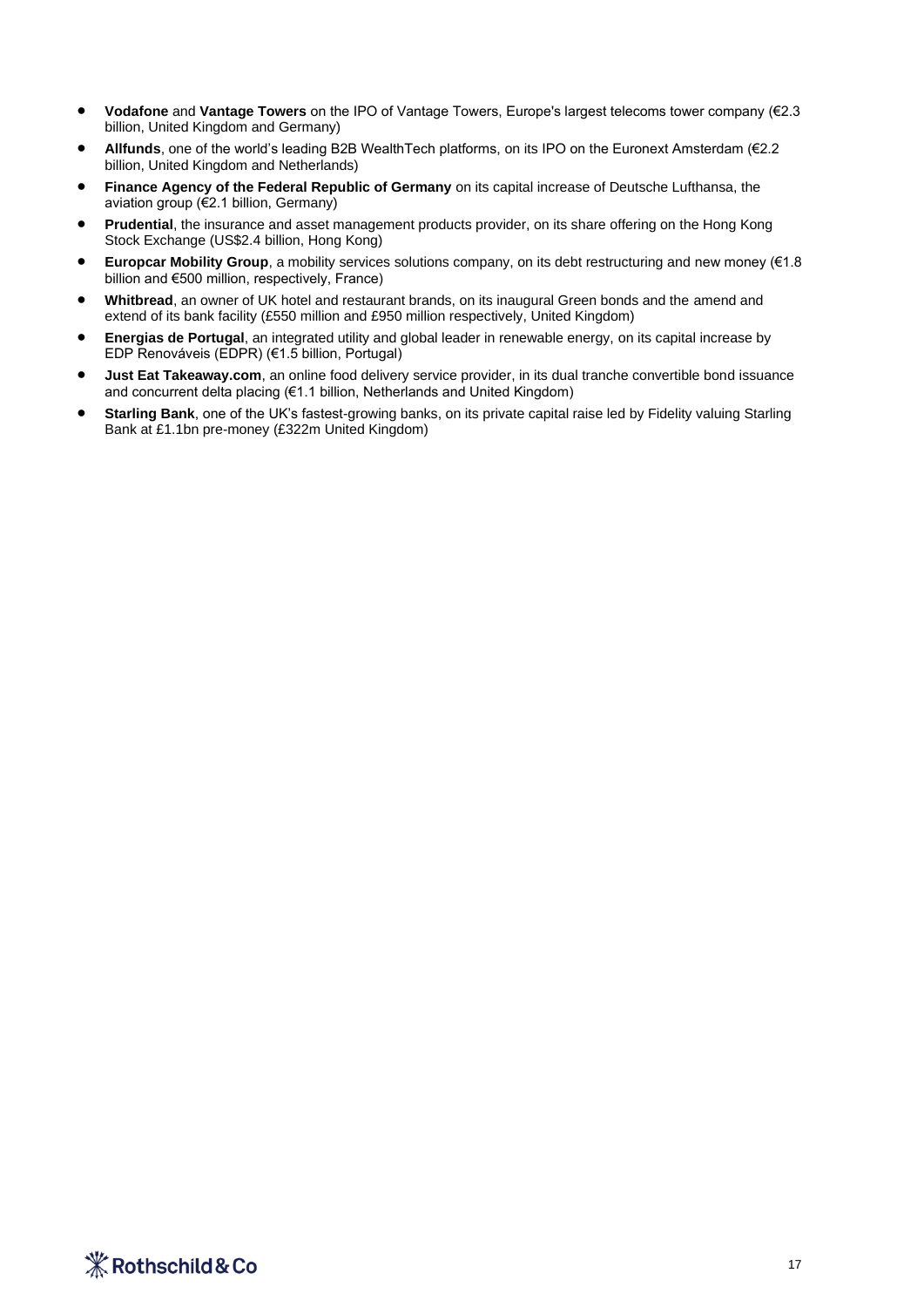# G. Investment activities and business development of Merchant Banking in 2021

In 2021, Merchant Banking continued to raise new capital for its various strategies, resulting in a further increase of its AuM, and completed multiple transactions across its private equity and private debt portfolios.

### G.1. **Corporate Private Equity**

- Five Arrows Principal Investments I (FAPI I), the 1<sup>st</sup> generation European private equity fund, completed a final liquidity event for its investors by selling its remaining assets to a Continuation Fund, which continues to be managed by the FAPI team.
- FAPI II, the 2<sup>nd</sup> generation European private equity fund, completed several successful liquidity events including:
	- iad, the leading digital network of independent real estate agents in Europe;
	- Opus2, the global leader in legal dispute management software and services; and
	- White Clark Group, the leading automotive finance software vendor.
	- FAPI II re-invested a portion of the proceeds from each of the above disposals into the new transactions to benefit from the continued value creation potential of the underlying companies.
- **FAPI III**, the 3<sup>rd</sup> generation European private equity fund, completed several new investments in 2021:
	- iad alongside FAPI II and other investors;
	- Causeway, a UK cloud-based construction software business;
	- Sygnature Discovery, a provider of outsourced drug discovery and pre-clinical research services based in the UK; and
	- RLDatix, a leading healthcare Risk, Governance and Compliance software provider. This investment was completed, alongside the existing FAPI II and FACP investments, in the context of a large acquisition performed by RLDatix in Q3 2021 which required additional equity capital.
- In December, the FAPI team committed to FAPI III's last deal and concluded the fund's investment period. The team has already started the fundraising process for its successor fund, FAPI IV, which held its 1<sup>st</sup> closing in early January 2022.
- Five Arrows Growth Capital I (FAGC I), the 1<sup>st</sup> generation lower mid-market private equity fund, held its final closing, securing total commitments of €456 million, well above its original target of €300 million. The fund also completed three investments in 2021:
	- BioPhorum, a leading global organiser of collaborative networks for the biopharmaceutical industry;
	- KidsKonnect, the Benelux market leader in SaaS software solutions for the childcare market; and
	- Padoa, a new generation SaaS Software for occupational health centres in France.
- Five Arrows Capital Partners I (FACP I), the 1<sup>st</sup> generation US mid-market private equity fund, invested in Basys, a provider of health & pension benefit processing and administration services. The fund also signed its first exit, agreeing to sell The Stepping Stone Group, a leading provider of school-based behavioural health and therapeutic services for children with special needs and autism.

### G.2. **Multi strategies**

- Five Arrows Secondary Opportunities V (FASO V), our 3<sup>rd</sup> generation secondaries fund, completed nine portfolio acquisitions in 2021. The fund has now committed 71% of its capital across 17 transactions in Europe and the US, investing in 96 underlying portfolio companies. Despite not yet being fully deployed, the fund has already started distributing proceeds to its LPs, following liquidity events in its underlying portfolios.
- Five Arrows Minority Investments (**FAMI**) exited its minority co-investment positions in ECI Software and Mirion Technologies. During the year, FAMI also completed three new investments, including a minority stake in Riskonnect, the leading integrated risk management software solution provider.
- Five Arrows Private Equity Programme II (**FAPEP II**), the 2nd generation global multi-managers private equity platform, held its final close in January 2021 with total commitments of €366 million. During the year, the fund completed thirteen primary investments, two secondary investments, and seven co-investment transactions.
- Five Arrows Global Tech I (**FAGT I**), the 1<sup>st</sup> generation technology-focused fund of funds investing in venture capital, growth capital and buyout funds, mainly in the US, completed its 1<sup>st</sup> closing in December.
- Merchant Banking has started the fundraising process of its first impact fund, Five Arrows Sustainable Investments (**FASI**), in collaboration with Air Liquide and the Solar Impulse Foundation, to invest in profitable

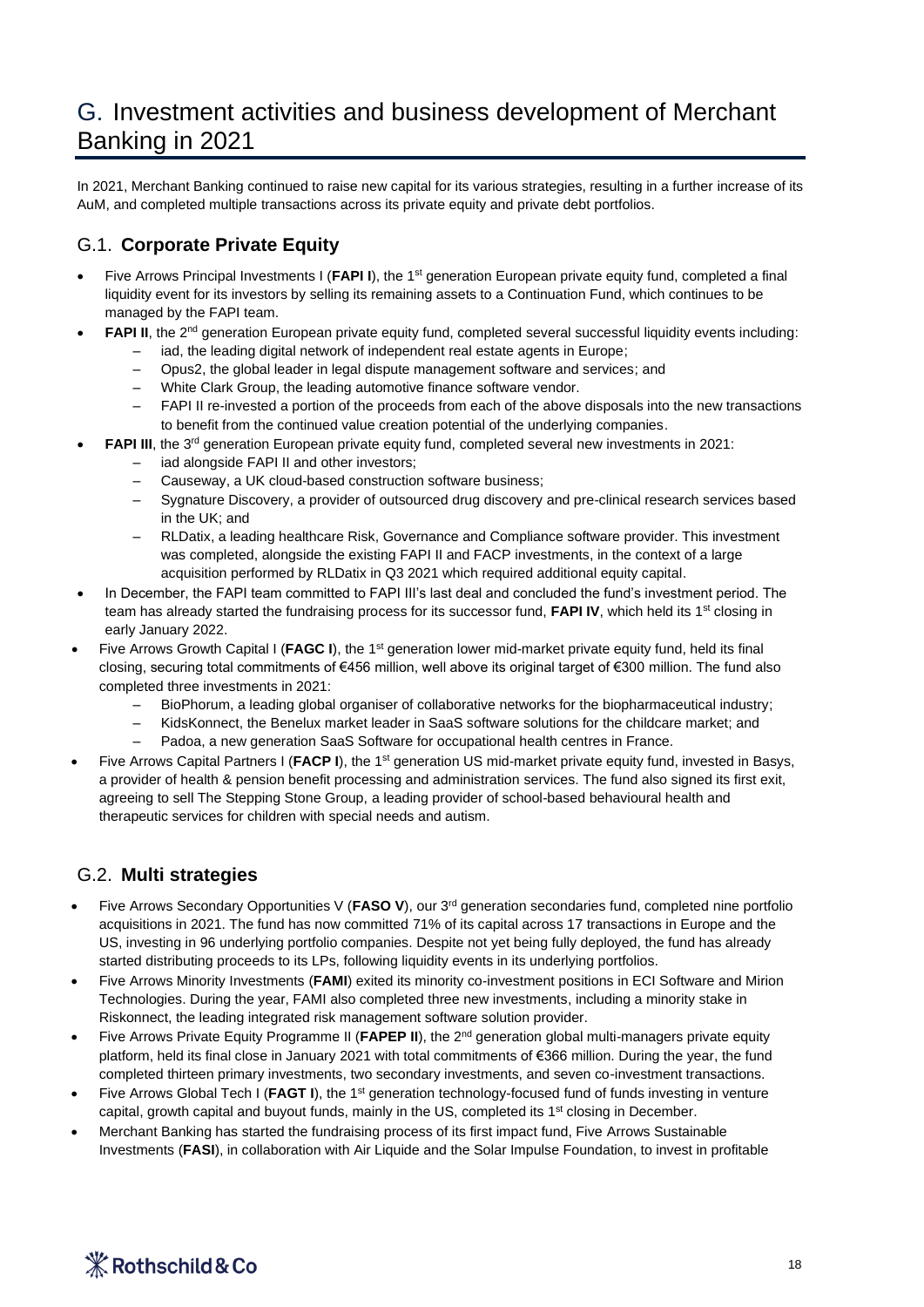SMEs across Europe that aim to have a positive and measurable impact on the environment. The strategy is to target predominantly minority direct investments in companies that are mainly focused on Energy, Food & Agriculture and Sustainable Cities. The fund held its 1<sup>st</sup> closing in January 2022.

### G.3. **Direct lending**

- Five Arrows Credit Solutions (FACS), the 1<sup>st</sup> generation mid-market direct lending fund, completed seven successful exits during 2021:
	- Photobox, a pan-European e-commerce platform;
	- Biogroup, a leading European provider of clinical laboratory testing services;
	- A-Plan, a leading UK insurance broker;
	- Witherslack Group, a leading provider of specialist education and care for children and young people with special educational needs;
	- Burger King France, the French master franchisee of the quick-service restaurant group;
	- Wowcher, a leading UK e-commerce platform; and
	- Mirion, a leading global provider of radiation detection, measurement, analysis and monitoring products to the nuclear, defence and medical end-markets

Following these exits the fund is now close to being fully realised, with liquidity expected from the two remaining assets during 2022

- Five Arrows Direct Lending (FADL) and Five Arrows Debt Partners III (FADP III), the 2<sup>nd</sup> and 3<sup>rd</sup> generation direct lending funds, achieved successful exits from their positions in Biogroup and Heinenoord, a leading insurance broker in the Netherlands. Additionally, FADL successfully exited its position in Les Nouveaux Constructeurs, a French real estate development company.
- FADP III secured new fund commitments of €726 million during 2021 and held its final closing in Q3 having gathered c. €1.4 billion of commitments for the fund and its related vehicles, comfortably in excess of its target and more than double the size of its predecessor fund. FADP III completed six new investments, following which it has deployed c. 37% of its committed capital:
	- unitranche financing for Exemplar, a UK provider of high-acuity residential care services, principally to adults with long-term degenerative conditions;
	- financing package for Agilio Software, a leading developer and provider of software for dental and medical practices in the UK;
	- unitranche financing for Bright Futures, a UK provider of education and care services for young people and adults with learning disabilities and special educational needs;
	- unitranche financing for Better Healthcare, a UK provider of complex at-home care, principally to individuals with acute neurological conditions;
	- unitranche financing for CAFPI, a leading network of independent mortgage brokers in France; and
	- financing package for Integrity 360, a leading Irish cyber security specialist.

### G.4. **Credit Management**

- The **Credit Management** business, investing in senior secured loans, high yield bonds and structured credit, was also active, completing the following transactions:
	- refinancing of three CLO vehicles (Contego IV, Ocean Trails VI and VII), thereby reducing the cost of the debt tranches and increasing projected returns for equity investors;
	- resetting of five CLOs (Contego VI, Contego VIII, Ocean Trails 8, Ocean Trails IX and Ocean Trails X) extending the investment period, increasing the size of the deals, reducing the cost of the debt tranches and increasing projected returns for equity investors;
	- new issuance of CLOs in Europe (Contego IX with assets of €457.0 million) and in the US (Ocean Trails XI with assets of \$406 million);
	- final close of Oberon IV, securing total commitments of €333 million, ahead of the original €300 million target; and
	- Launch of two new CLO warehouses, Contego X and Ocean Trails XII, in Europe and in the US respectively, which are expected to lead to two new CLOs being issued in H1 2022.